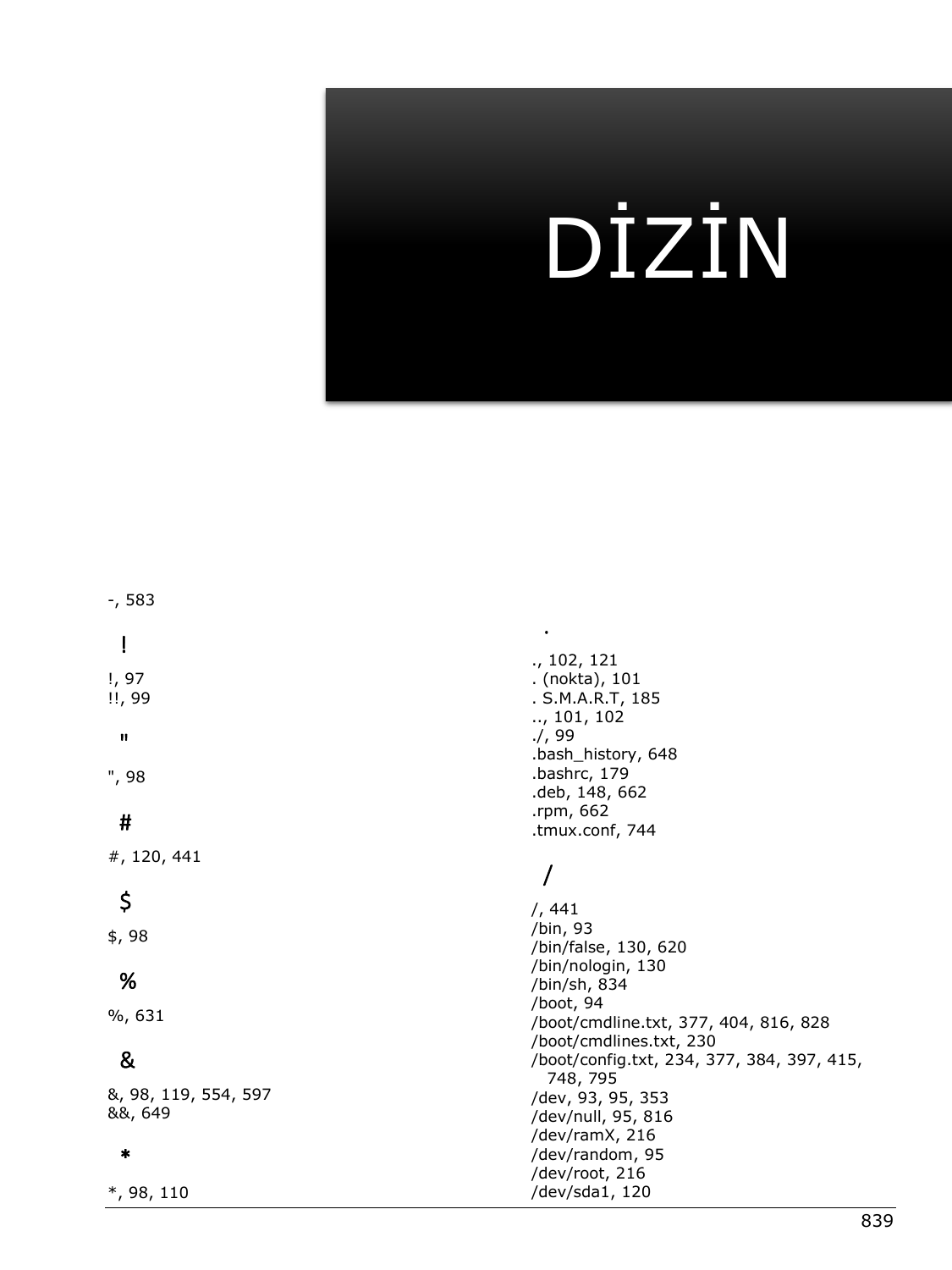/dev/serial0, 357, 358, 373 /dev/spidev0.0, 404 /dev/ttyAMA0, 353 /dev/ttyUSB0, 353 /dev/vide0, 541 /dev/video0, 543, 554, 556 /dev/video1, 545, 556 /dev/video2, 543 /dev/zero, 95 /etc, 94 /etc/apt/sources.list, 144 /etc/arpon.sarpi, 704 /etc/cron.daily/, 113 /*etc/darkice.cfg*, 594 /etc/default/cron, 154 /etc/default/rcS, 815 /etc/fstab, 648 /etc/hosts, 106 /etc/icecast2/icecast.xml, 592 /etc/interfaces, xii, 754 /etc/modprobe.d/raspi-blacklist.conf, 233 /etc/monitorix/monitorix.conf, 788, 791 /etc/motion/motion.conf, 549 /etc/mysql/mariadb.cnf, 632 /etc/mysql/mariadb.conf.d/50-server.cnf, 633 /etc/network/interfaces, 240, 242 /etc/nginx/sites-available/default, 616 /etc/openvpn/ccd, 678 /etc/openvpn/easy-rsa/pki, 667 /etc/openvpn/easy-rsa/pki/crl.pem, 678 /etc/openvpn/easy-rsa/pki/index.txt, 678 /etc/openvpn/server.conf, 674, 677 /etc/os-release, 143 /etc/passwd, 105, 129, 633 /etc/php/7.0/cli/php.ini, 612 /etc/profile, 113 /etc/proftpd, 620, 621 /etc/proftpd/proftpd.conf, 621 /etc/raspap, 687 /etc/resolv.conf, 82 /etc/samba/smb.conf, 653 /etc/service, 180 /etc/services, 106 /etc/shadow, 129 /etc/shells, 624 /etc/ssh/sshd\_config, 700, 701 /etc/ssl/certs, 759 /etc/ssmtp/ssmtp.conf, 702 /etc/suders, 126 /etc/systemd/network/04-eth0.network, 249 /etc/systemd/network/08-wlan0.network, 249 /etc/systemd/system/, 163 /etc/systemd/system/multiuser.target.wants/, 164 /forcefsck, 816 /home, 94 /home/pi, xi /home/pi/.node-red, 453 /home/pi/.node-red/settings.js, 453, 455

/home/pi/ftp, 622 /lib/systemd/system, 157 /lib/systemd/system/, 163 /lib/systemd/system/cron.service, 162 /lib/udev/hwclock-set, 398 /lost+found, 94 /media, 94, 119 /mnt, 94, 119, 177 /mnt/usb, 170 /opt, 94 /proc, 94, 116, 203, 209 /proc/asound, 580 /proc/asound/cards, 579, 580 /proc/cpuinfo, 209, 210 /proc/device-tree, 209 /proc/device-tree/model, 209 /proc/meminfo, 199, 213, 766 /proc/sys/kernel/osrelease, 143 /root, 94 /run, 94 /sbin, 94 /sbin/init, 834 /service, 180 /srv, 94 /sys, 94 /sys/class/gpio, 321 /sys/class/gpio/, 322 /sys/class/pwm/, 416 /sys/class/pwm/pwmchip0, 416 /sys/devices/, 209 /sys/firmware, 209 /sys/firmware/devicetree/, 209 /sys/firmware/devicetree/base, 209 /tmp, 94, 124, 152, 809 /usr, 94 /usr/bin, 788 /usr/bin/mysql\_secure\_installation, 628 /usr/sbin/cron, 162 /usr/sbin/nologin, 624 /usr/sbin/ssmtp, 702 /usr/share/arpwatch/ethercodes.dat, 703 /usr/share/doc/darkice/examples/, 594 /usr/share/man, 133 /usr/share/sounds/alsa/, 589 /var, 94, 808 /var/cache/locate/locatedb, 113 /var/lib/arpwatch/arp., 703 /var/lib/monitorix/htpasswd, 790 /var/log, 85, 614, 809 /var/log/auth.log, 127 /var/log/boot.log, 105 /var/log/cron.log, 155 /var/log/cups/error.log, 662 /var/log/cups/error\_log, 658 /var/log/dmesg.log, 825 /var/log/mail.log, 702 /var/log/messages, 80, 104 /var/log/mysql/error.log, 634, 635 /var/log/mysql/mysql.log, 634, 636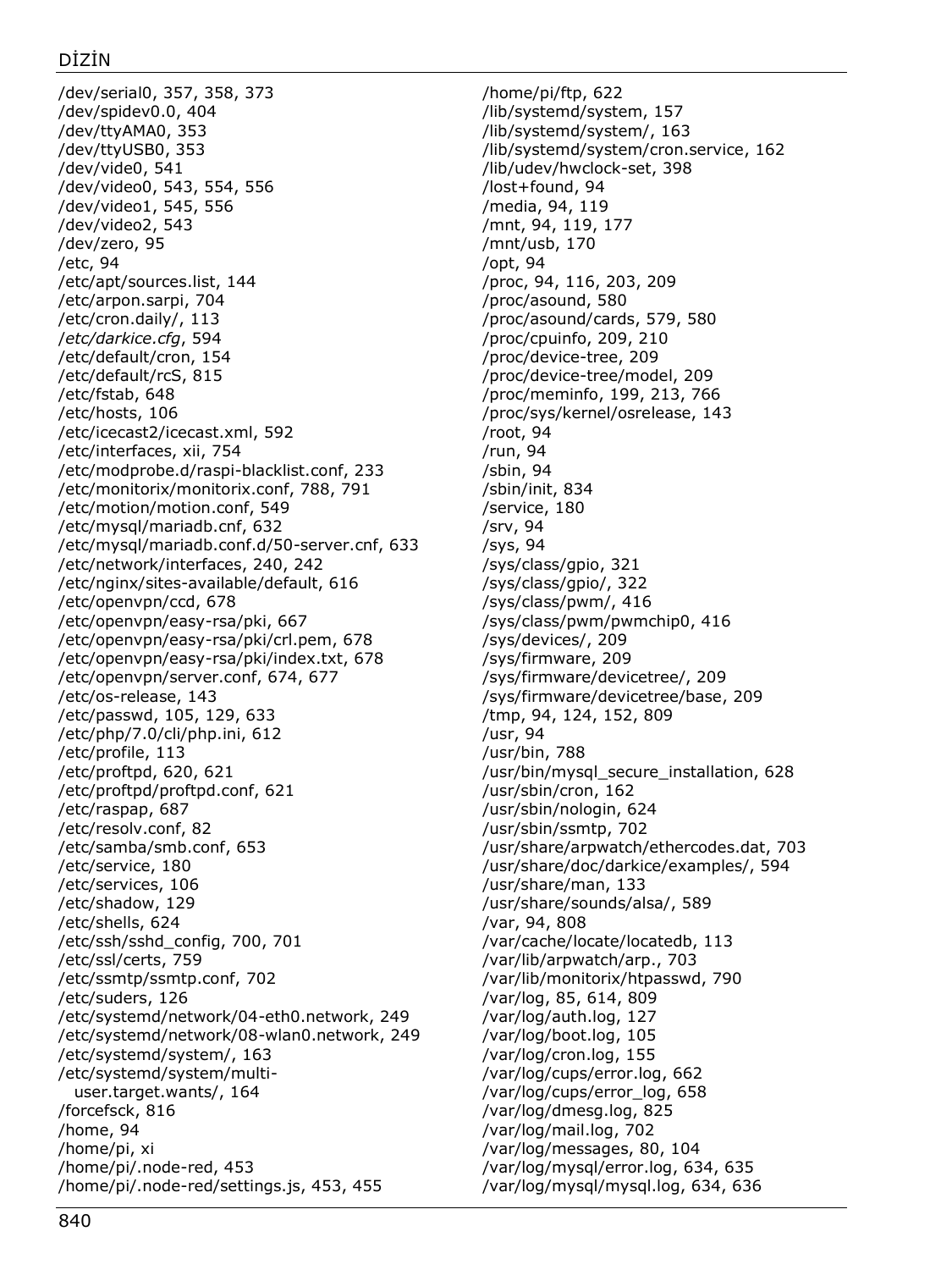/var/log/mysql/mysql-slow.log, 635 /var/log/mysql/slow.log, 636 /var/log/openvpn.log, 674, 679 /var/log/openvpn-status.log, 677 /var/log/syslog, 154, 703, 708 */var/log/vsftpd.log*, 623 /var/spool/cron/crontabs/, 153 /var/spool/cron/crontabs/pi, 153 /var/spool/cron/crontabs/root, 152 /var/www, 609, 620 /var/www/html, 348, 373, 615, 642, 687

#### :

:p, 97

;

;, 98

#### ?

?, 98

## @

@, 96 @daily, 85 @hourly, 85 @monthly, 85 @reboot, 180, 554, 648 @yearly, 85

#### $\lambda$

 $\overline{a}$ 

 $^{\wedge}$ , 441

#### \_msgid, 468

# |

|, 98, 583

#### $\sim$

~, xi, 96, 99, 102, 103, 610, 614 ~.ssh/authorized\_keys, 712 ~/.config/htop/htoprc, 782 ~/.node-red, 455, 458 ~/.node-red/context/, 472 ~/.node-red/settings.js, 484

### >

>, 98

>>, 98

## 0

000-default.conf, 610

## 1

100Mbits, 246 10M ledi, 223 1N4007, 298 1N400x, 297 1-Wire, 69, 382

## 2

2>&1, 97, 153, 155 2N3055, 282

### 3

3.5mm'lik jak, 584 3avr, 134

# 4

4.63 Volt uyarısı, 20, 208, 223, 228, 834

## 5

5G, 70

# 6

600 /etc/wpa\_supplicant/wpa\_supplicantwlan0.conf, 248

# 7

74HC595, 407, 410 74HC595 entegresi, 405

## 8

802.11ac, 31, 201 802.11g/a, 31 802.11n, 31 802.3af, 23

#### A

A.C (Alternative Current), 260 a2dismod, 609 a2enmod, 609 AC, 293 Access Point, 32, 241 açık anahtar (public key), 711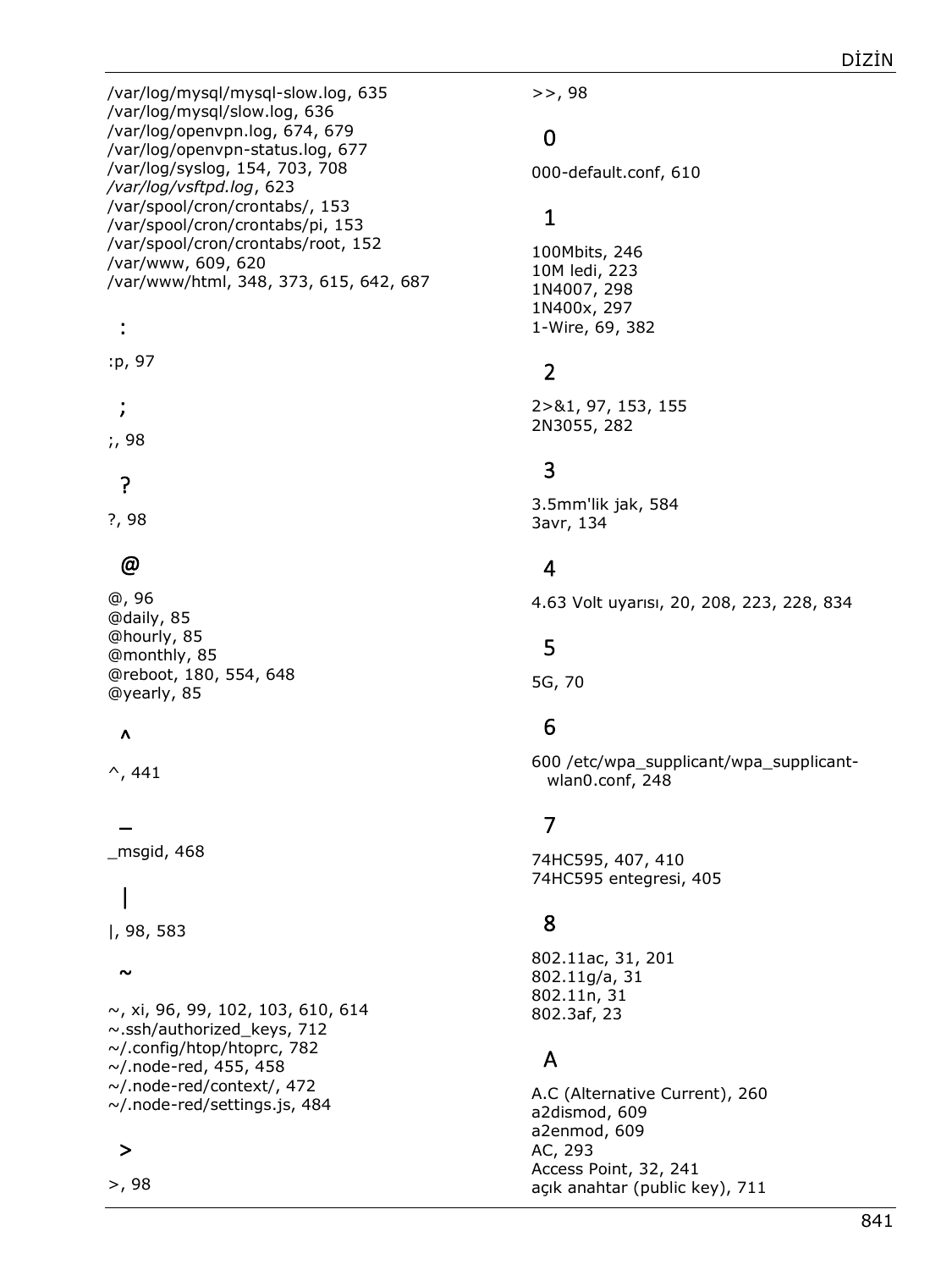Açık kollektör, 283 ACT Led, 223, 234 Active bellek, 767 Active Directory, 640, 649 Active memory, 214 Ad Hoc, 243 Addr, 384 adduser komutu, 129 adminAuth, 456 admin-user, 593 Advanced IP Scanner, 74 Advanced Packaging Tool, 144 AES, 733 affectedRows, 515 ağ geçiti, 70 Ağ geçiti, 80 ağ maskesi, 70 Ağ yapılandırması, 70 Ağ yazıcısı, 659 Akım, 257, 258 akım işareti, 19 akış context'i, 478 AlarmPi, 43 aliexpress, 342 alsa, 589 ALSA (Advanced Linux Sound Architecture), 579 alsactl, 582 alsamixer, 580 Alt ağ maskesi, 252 AMBA, 353 AmiBerry, 750 amin, 112 amixer, 581 Amper, 258, 267 ampersant, 179 anahtar, 299 anahtar (switch), 299 analog avometre, 269 Analog avometre, 268 analog multimetre, 268 Android, 41, 665 Android Things, 41 AnonPages, 768 anonymous\_enable, 622 Apache, 373, 607 apache2, 607 apachectl, 610 aplay, 589 apropos komutu, 134 APT, 144 apt-cache, 148 *apt-cache policy*, 146 *apt-cache search*, 148 *apt-cache show*, 149 apt-get, 84, 144 *apt-get autoclean*, 148 *apt-get autoremove*, 83, 148 *apt-get clean*, 83

apt-get download, 145 apt-get install, 145, 148 *apt-get --purge*, 148 *apt-get remove*, 148 *apt-get update*, 82 *apt-get upgrade*, 83, 147 aptitude paket yöneticisi, 147 arch, 211 Arch Linux ARM, 42 ArchWiPi, 44 Arduino, 355, 359, 362 Arduino IDE, 134, 361 Arduino reset pini, 371 Arduino Uno, 360, 392 ArduiPi, 34 area\_detect, 548 arecord, 582, 583, 600 ARM, 3, 196 ARM (Advanced RISC Machine), 197 Arm Cortex A53 (SoC), 196 Armbian, 185 ARMv7r5, 211 ARMv8-A komut kümesi, 197 ARP, 704 arp scannet, 73 ARP spoofing, 664, 705 ArpON, 704 arp-scan, 72 arpwatch, 702 arpwatch.conf, 702 array, 477 asenkron iletişim, 351 asimetrik şifreleme, 760 at zamanlayıcısı, 154 AT24C32, 397 atime, 112 AtMega, 370 AtMega328P, 361 ATMEL, 359 ATTRIBUTE\_NAME, 820 ATX güç kaynağı, 22 AUDI\_R, 221 AUDIO DEVICE DRIVERS, 589 AUDIO\_L, 221 audit, 485 auth, 650, 669 auth-nocache, 669 authorized\_keys, 712 AuthPass, 702 AuthUser, 702 auto-gain, 580 autoremove, 83, 809 avahi-daemon, 72 available memory, 766, 772 avconv, 538, 543 avometre, 267, 269 Aygıt ağacı (device-tree), 209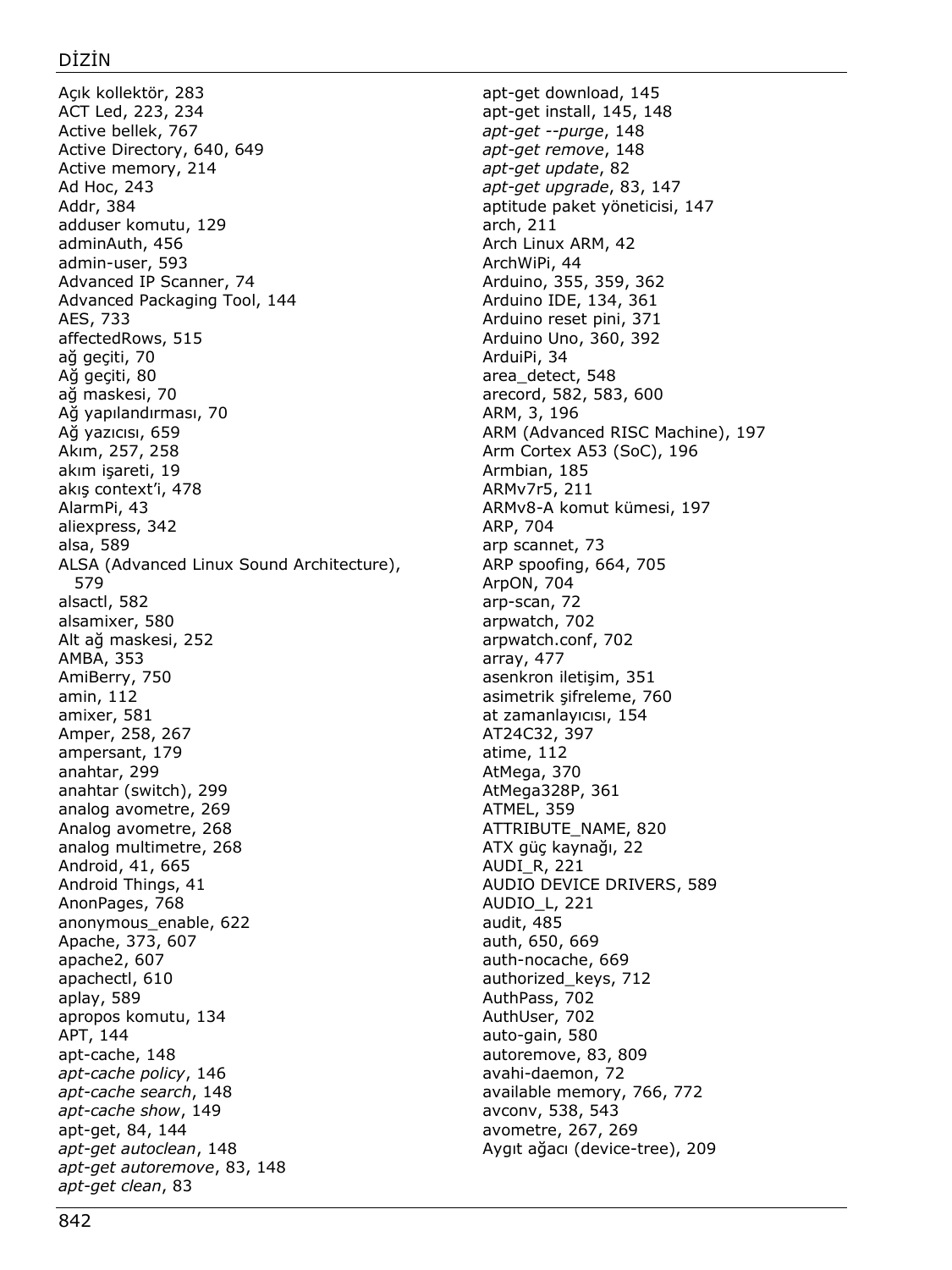#### B

back powering, 25 BackTrack, 753 *bad sector*, 177 badblock, 816 bad -sector, 817 balena, 53 balenaEtcher, 52, 53 base\_dir, 790 base\_url, 790 bash, 96, 99, 179 basic - authentication, 375 basic -authentication, 375 BC547B, 282 BCM GPIO numaralandırması, 316 BCM numaralandırması, 316 BCM237, 384 BCM2708, 205, 211 BCM2827, 196 bcm2835, 580 BCM2835, 335, 354, 401 BCM2837, 195 BCM2837B, 193 BCM283x, 194, 199, 221 BCM857BS, 220 bcrypt hash, 455 BeagleBone, 450 Besleme adaptörü, 19 best -effort, 784 betik, 99 beyz, 281 bg (background) komutu, 118 BH1750, 384 bind -address, 634 BIOS, 234, 439 bitRateMode, 595 bitsPerSample, 595 BJT, 320 BJT transistör, 281 Bleachbit, 809 blk, 215 blok aygıt, 783, 811 blowfish, 116 Bluetooth, 201, 233, 752 Bluetooth 4.2 LE (low energy), 201 BogoMIPS, 211, 212 bonjour servisi, 72 boot, 828, 829 boot block, 811 bootcode.bin, 222 bootloader, 204, 229 Bootloader, 52, 222 bounce, 300, 496 Bounce, 768 bozuk sektör, 817 Breadboard, 301 BrickPi, 34 Bridged mod, 668

broadcast, 251, 668 Broadcom, 195, 829 Browsing, 659 bs, 166 BS170, 289, 320 BSC (Broadcom Serial Controller), 384 buffer memory, 766 *Buffers*, 213, 778 Buffers memory, 213, 778 bufferSecs, 594 burst -size, 593 Bus 001, 214 buton, 299 buton gürültüsü, 300 Bütünlük kontrolü, 171

### C

c:", 93 CA (Certificate Authority), 669 CA sertifikaları, 830 cache memory, 766 *Cached*, 213 Cached memory, 213, 778 Cached Memory, 768 CAM1\_CN, 534 CAM1\_CP, 534 CAM1\_DN0, 534 CAM1\_DP0, 534 canim.wav, 590 cat komutu, 104 catch node, 483, 485, 489 cd komutu, 102 CDN, 708 çekirdek modülleri, 360 cert, 669 CGI, 617 CH/HL -340, 361 CH340, 370 CH341, 364 change node, 473, 478 channel, 595 Character Set, 67 chat bot, 502 checksum, 171 chmod, 99, 126 chmod (change mode) komutu, 120 chown, 126 chown (change owner) komutu, 125 Chrome, 619 Chrome OS, 40 ChromiumOS, 40 chroot local user, 622 cifs, 648 CIFS, 188 cipher, 669 Class, 655 clean, 83 cli, 612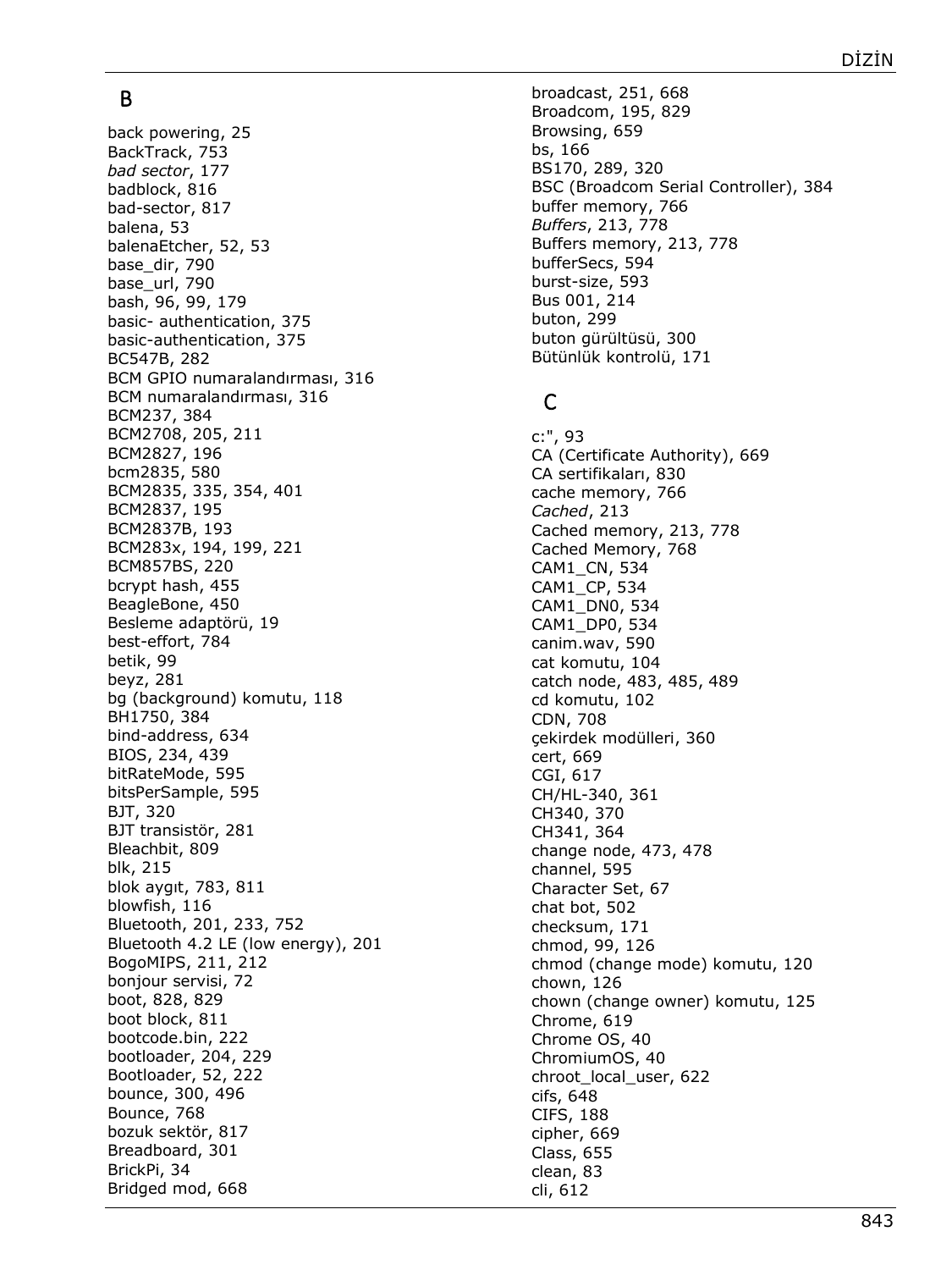#### DİZİN

ClientAliveInterval, 701 client-to-client, 676 clock, 399 CloudFlare, 708 CloutPrint, 750 cluster, 824 cmd.exe, 589 cmdline.txt, 58, 59, 71, 79, 80, 222, 230, 377, 834 cmin, 112 çok görevlilik, 345 CommitLimit, 768 Committed\_AS, 768 Component tester, 268 CONF\_SWAPSIZE, 769 config.txt, 222, 234, 377 conflicts, 149 Context, 471 Country, 67 Çözünürlük, 68 cp (copy) komutu, 106 cpio, 662 CPU, 222 CPU güç tüketimi, 230 CPU yükü, 771 cpuinfo, 211, 618 cpuinfo\_cur\_freq, 212 cpuinfo\_max\_freq, 212 cpuinfo\_min\_freq, 212 cpulimit, 782 CR2032, 399 CRC, 171, 818 create mask, 642 Creative Commons, 195 critical-chain, 814 crl-verify, 676 cron, 154, 543, 711 Cron, 151, 180 cron tablosu, 152 cron.log, 155 crond, 84 cronjob, 648 **crontab**, 84, 180, 233, 241, 554 crontab aracı, 151 CSI, 69 CSI (Camera Serial Interface), 200, 531 CSI konnektörü, 533, 534 ctime, 112 CUPS, 653, 658 CUPS (Common UNIX printing system), 653 cupsd.conf, 654, 658 cupsenable, 663 curl, 503 curl aracı, 555 Current Pending Sector Count, 822 CustomPiOS, 43 cutecom, 371 Cutecom, 373 cvlc, 539

Cypress CYW43455, 194, 201

## D

D.C (Direct Current), 260 daemon, 547 daemon tools, 180 daemontools, 180 daily, 793 darkice, 591 Darkice, 594 dashboard, 460 Dashboard, 456 datadir, 634 date, 536 date komutu, 128 dB (desibel), 245, 580 dbconfig-common, 638 DC, 293 DC akım, 813 dd, 52, 170, 816, 824 dd komutu, 165 ddclient, 706, 707 ddclient.conf, 707 DDOS, 708 deamon, 85 Debian, 93, 144 Debounce, 496 debug, 485 debug mode, 828 debug node, 461, 469 Debug node, 474 Debug Node, 461 Debug output, 461 debug panel, 483 Dekuplaj kondansatörü, 292 DELAYLOGIN, 816 Deluge, 750 Deluge torrent istemcisi, 697 deluser komutu, 131 deney tahtası, 301 dentry, 811 depends, 149 Deplation MOSFET, 285 Deplation tip MOSFET, 284 desibel (dB), 246 despeckle, 569 device, 595 device driver, 357 df, 62, 647, 807, 808 df (disk free) komutu, 114 df komutu, 216 DHCP, 70, 669, 688, 692, 706 dhcpcd, 71, 78, 85 dhcpcd.conf, xii, 78 dhcpcd.service, 814 DHT11, 342, 509 DHT22, 509 DietPi, 749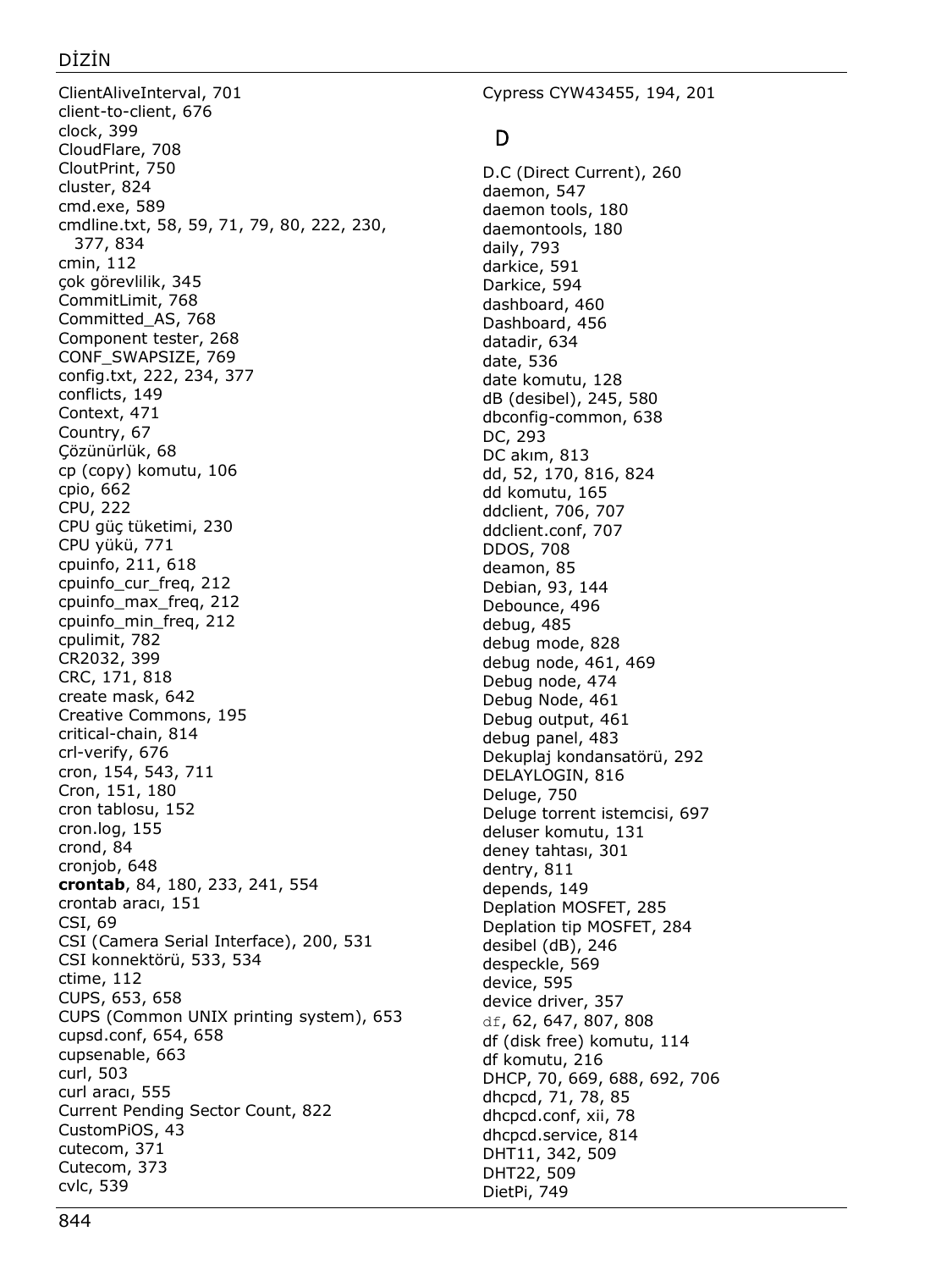DietPi dağıtımı, 38 dietpi -autostart, 753 dietpi -backup, 750 dietpi -cleaner, 753 dietpi -config, 750 dietpi -drive\_manager, 750 dietp i -launcher, 750 dietpi -logclear, 753 dietpi -process\_tool, 753 dietpi -software, 750 dietpi -sync, 750, 753 Diffie -Hellman, 676 Dijital avometre, 269 DIP (Dual in -line package), 273 Directory, 103 Dirençler, 272 Dirty, 767 disk dump, 165 Disk imajı, 170 DISK READ, 783 DISK WRITE, 783 Disk\_Shift, 822 DISPLAY, 749 display\_errors, 613 display\_power, 209 DISPLAY=:0, 541 dist -upgrade, 230, 829 Diyot, 276 dizin, 93 DMA (Direct Memory Access), 209 dmesg, 239, 661, 812, 825 *dmesg komutu*, 239 DMG2305UX, 220 D-MOSFET, 287 DNS, 80, 81, 692, 707, 708 DNS sunucu, 70, 80 DocumentRoot, 610 doğru polarma, 276 doğrultma diyodu, 278 domain\_name\_servers, 79 dosya, 93 DPI (Parallel RGB Display), 15 *dpkg --get -selections*, 147 DROP, 631 Dropbear SSH, 752 Drop -out gerilimi, 321 DS (DATA SERIAL), 410 DS1307, 397 DS18B20, 399 DSI, 313 DSI arabirimi, 200 *dtoverlay*, 417 du, 114, 807 du (disk usage) komutu, 114 duration, 594 dutcy cycle, 417 duty cycle, 413

#### E

E\_ALL, 613 E\_DEPRECATED, 613 E\_ERROR, 613 E\_NOTICE, 613 E\_PARSE, 613 E\_STRICT, 61 3 E\_WARNING, 613 e2fsck, 813 echo, 551 echo komutu, 358 ecryptfs, 733 EDID (Genişletilmiş Ekran Kimlik Bilgileri), 219 edidparser programı, 219 EEPROM, 202, 222, 229, 311, 314, 397, 439, 828, 830 EEPROM (Elektrik ile Silinebilen Programlanabilen Salt Okunur Bellek), 219 EEPROM probbing, 442 Elektriksel direnç, 263 Elektriksel güç, 262, 265 elinks, 756 Eliptic Curves, 667 embedded system, 56 emergency kipi, 160 emetör, 281 EMK (elektro motor kuvveti), 306 emmc, 204 eMMC, 15 E-MOSFET, 286 Empedans, 274 EmulationStation, 40 EN25F40, 440 enable\_uart, 377 enable\_zoom, 789 encoder, 431 encryptfs, 732 Encryption Algorithm, 729 endüktans, 274 Enerji, 266 Enerji tüketimi, 224 Enhancement mosfet, 284 Enhancement MOSFET, 285 env komutu, 113 enx, 78 enx\*, 77 EOF (End of File) karakteri, 96 epox zamanı, 399 Error logging capability, 819 error\_page, 617 error\_reporting, 613 ErrorPolicy, 659 ESD, 304, 306 ESD (Elektro statik deşarj), 304 espeak, 179 Espeak, 590 espeak aracı, 163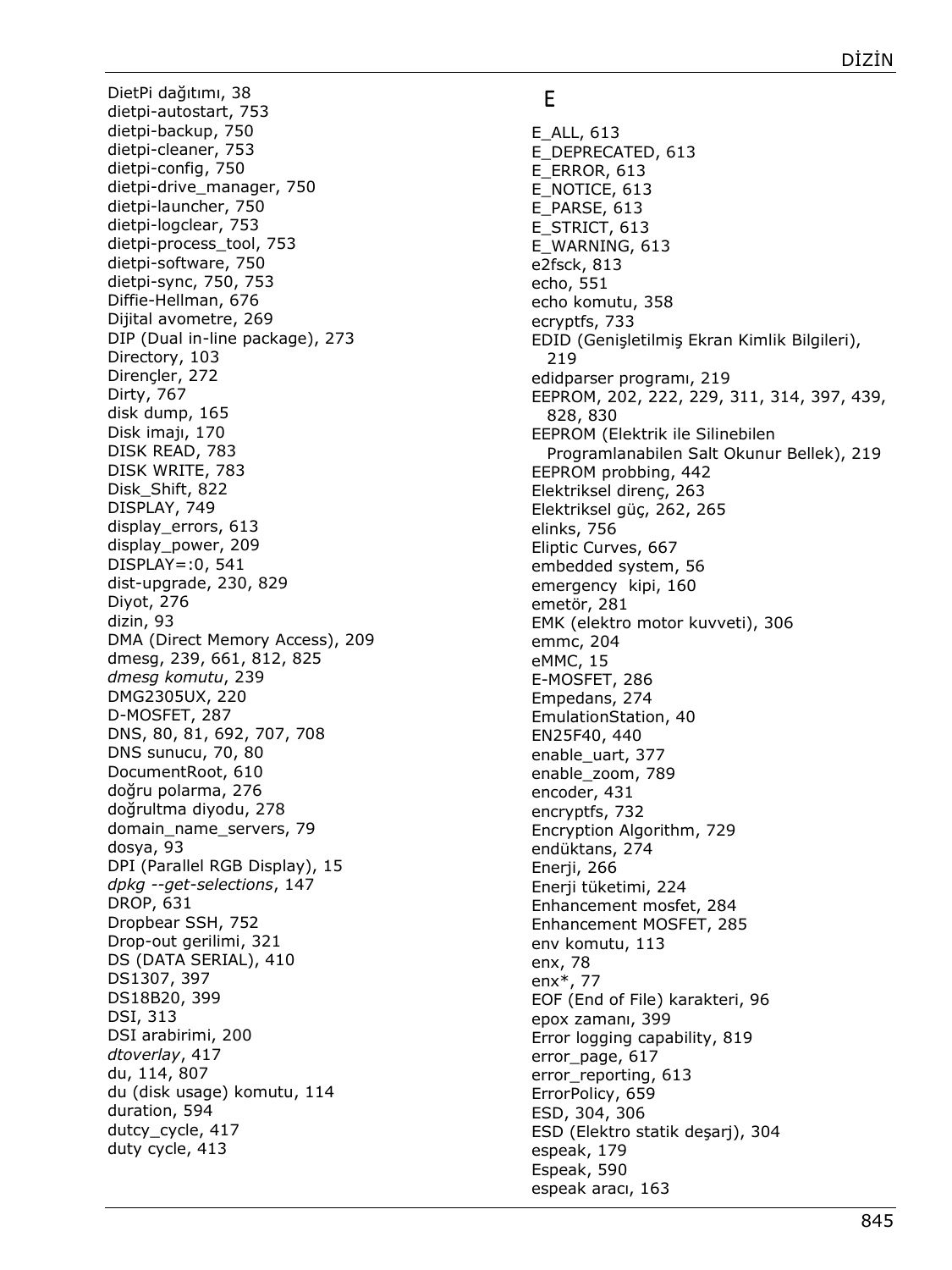ESR (eşdeğer direnç), 268 et cetera, 94 Etcher, 185 eth0, 70, 77, 78, 251 eth1, 77, 78 Etherwake, 714 ev dizini, xi event\_gap, 548, 553 Execstart, 164 eXecute, 123 exFAT, 177, 730 *exfat-fuse*, 177 *exfat-utils*, 177 EXIF, 552 EXIF (Exchangeable Image File), 537 exif\_text, 552 exit, 179 Expand File System, 62 Ext4, 170, 730 ExtJS Framework, 697

# F

fail2ban, 701 fake-hwclock, 396, 398 Fat32, 170 FAT32, 216, 222 fbset komutu, 219 FCC, 201 FCC (Amerikan İletişim Komisyonunun), 202 FCC (Federal Communications Commissions), 225 fdisk, 177 fdisk komutu, 215 FDX ledi, 223 FFC [flexible flat cable], 200 FFmpeg, 538 ffmpeg\_output\_movies, 553 ffmpeg\_video\_codec, 553 fg komutu, 119 FIFO (First In Firs Out), 354 FIFO TRL (Transmit Trigger Level), 354 fileio, 796 Filezilla, 145 FileZilla, 87, 571, 625 find, 794 find komutu, 109 findmnt, 812 Fing, 75 finger komutu, 130 Firefox, 145 FireFox, 164 firmware, 175, 195, 204, 222, 229, 817 fixup.dat, 222 Fiziksel Adres, 704 flanger, 586 flashboot.ru, 175 flashrom, 444 flashrom aracı, 440

flashrom.org, 440 flow context, 478 flow.json, 473 flows\_raspberrypi\_cred.json, 454 FLUSH PRIVILEGES, 632 FM radyo, 201 FM vericisi, 598 Folder, 103 footer\_url, 792 force create mode, 642 force group, 642 force user, 642 format, 595 foto diyot, 280 FPGA, 601 fps, 542 FPS (Frame Per Second), 539 framerate, 547 frame-rate, 566 free, 85, 765 free komutu, 213, 214 free memory, 766 FreeBSD, 43 Frekans kirliliği, 241 fritzing, 301 Fritzing, xii from\_address, 793 fsck.mode, 816 fsck.repair, 816 FSCKFIX, 815 fstab, 648 fswebcam, 542 FTP, 188, 564, 619 FTP Sunucu, 750 ftpd.passwd, 621 ftpd\_banner, 622 Fujitsu INTELLIEDGE A700 Appliance, 450 full duplex, 401 Full-Dublex iletişim, 352 full-duplex, 444 FullPageOS, 43 full-upgrade, 147 function node, 470, 475

## G

G/Ç başarımı, 782 gain, 580 gateway, 70, 79 gauge, 467 general\_log, 634 general\_log\_file, 634, 636 Gentoo Linux, 43 gerçek zamanlı çalışma, 345 gerilim bölücü, 276 GET isteği, 555 getUpdates, 504 gid, 620 Gimp, xii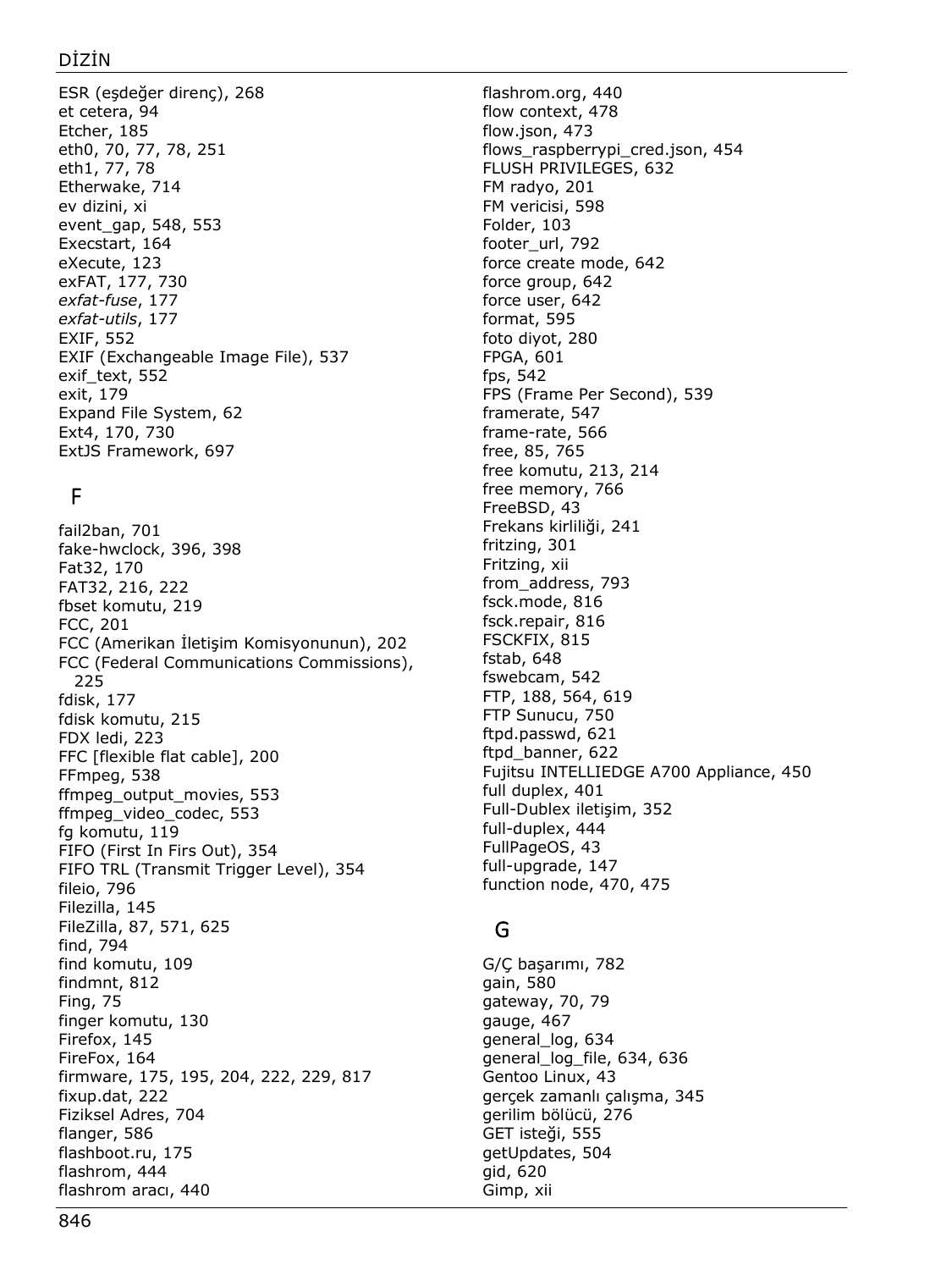github, 374 global\_zoom, 789 gmail, 702 GMT, 63 GMT (Greenwich Mean Time), 128 GMT+2, 128 gnome-schedule, 154 GNU araçları, 8 GNU Genel Kamu Lisansı, 6 Google, 40, 41, 80, 81, 82, 590, 591, 814 Google Authenticator **(GA)**, 755 Gparted, 59, 172 gparted programı, 217 GPIO, 281, 311, 321, 495 GPIO (Genel Amaçlı Giriş Çıkış portu), 311 GPIO (General Purposed Input Output), 311 GPIO boot modu, 221 GPIO konektörü, 23 gpio readall, 324 GPIO.setmode, 326 GPIO.setup, 327 gpiozero, 69 GPL, 9, 195 GPU, 63, 222 GPU belleği, 535 GPU firmware, 195, 830 Grafik çözünürlüğünü ayarlamak, 68 GRANT, 514 graph\_enable, 790 graphical.target, 66, 159 graps\_per\_row, 792 Greenwich, 128 grep, 154, 238, 826 grep komutu, 105 gridstack, 451 group, 120 groups, 792 G-Sense Error Rate, 821 GSmartControl, 825 GTK+, 65 gtkwave, 439 güç besleme adaptörü, 19 Güç tasarrufu, 242 güç tüketimini, 230 GUI, 64 guid, 111, 123 guid bit, 124 güncelleme, xi, 84 güneş paneli, 21 gunzip, 635 gzip, 167, 635

## H

h264, 539 H264, 207 HAL (Hardware Abstraction Layer), 415 half-duplex, 444 hard link, 107, 109

Hard Power Off, 265 Hardware ECC Recovered, 821 hardware pwm, 423 Harici anten, 201 Hash algorithm, 729 hashed, 130 hash-pw, 455 HASSBian, 44 HAT (Hardware Attached on Top), 33 HDMI, 29, 199, 580, 581, 725, 749, 828 HDMI-VGA dönüştürücüler, 29 head komutu, 105 headeless, 64 Header GPIO numralandırması, 317 headless, 38, 63, 71, 207, 700 Headless kurulum, 56 Headless, 696 Headless Kurulum, 754 heatsink, 206, 832 help komutu, 134 HFS, 168 hi (hardware interrupt), 772 HiFiBerry, 35 Hitachi HD44780U LCD Ekran, 346 horizontal flip, 536 hostname, 58, 64, 72, 76, 79, 80, 81, 96, 608, 702 Hostname, 68 hostnamectl aracı, 143 HotSpotOS, 43 hotstpot, 688 htdocs, 609 HTML, 492 htop, 766, 777 htop komutu, 230 http basic auth, 555 httpd\_builtin, 790 humidity, 520 Hwaddr, 704 hwclock, 398, 399 HYST, 334

## I

I2C, 69, 313, 315, 335, 346, 355, 392, 402, 439, 444 I2C (Inter-Integrated Circuit), 380 I2C EEPROM, 444 I2C extender, 381 I2C LCD, 387 i2c\_bcm, 381 i2cdetect, 382 i2cdump, 382, 383 i2cget, 382, 383 i2cset, 382, 383 i2c-tools, 393 i2ctools paketi, 382 IBSS, 243 IC tester, 268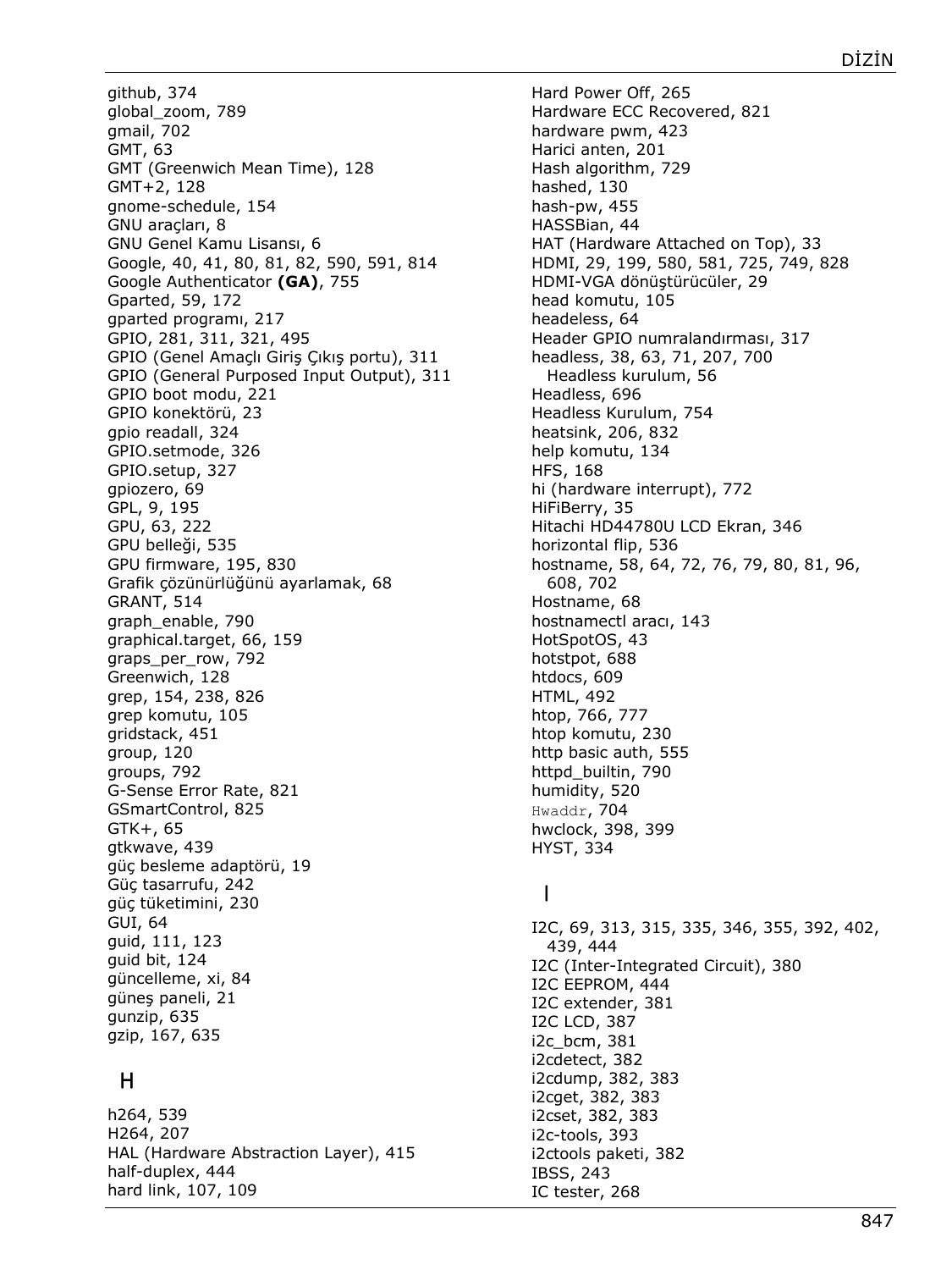IceCast, 750 icecast2, 591 IceCast2, 597 iceweasel, 164 id (idle), 772 IDE, 817 identify aracı, 537 idle, 784 iface\_mode, 789 ifconfig, 32, 77, 79, 238, 704 ifconfig -push, 679 ifup, 240, 241 IGFET, 286 İkinci aşama yükleyici, 222 İlk aşama yükleyici, 222 image\_format, 790 imagemagick paketi, 537 IMAP, 508 img, 222 IMX219, 533 Inactive memory, 214 Inactive Memory, 767 include\_dir, 790 index.html, 608 inet addr, 79 inetd, 620 InfluxDB, 516 information\_schema, 627 init, 66 init 3, 66 init 5, 66 init\_resize.sh, 58 initd, 247 Inject node, 473 Inject Node, 461 ino uzantısı, 361 inode, 808, 811 input\_uvc, 545 Inrush Current Limiter, 273 Intel Nuc, 450 interface, 78 interferance, 297, 314, 334 Internationalization Options, 63 Internet radyosu, 591 inxi programı, 217 ionice, 783 IOPs, 27, 28 IOS, 572 IoT, 449 IoT (internet of things), 40 IoT (Internet of Things), 449 iotop, 782 ip adresi, 58 IP adresi, 71 IP Cam, 539, 573 IP v4.0, 572 IP yapılandırması, 71 ip\_address, 79 ipcalc aracı, 713

IP -CAM, 531 ipconfig, 714 IPFire, 44 IPForward, 250 ipify.org, 179 IPP, 660 IPP (Internet Printing Protocol, [TCP Port 631]), 653 IPP istemcisi, 654 IPS (Instruction Per Second), 212 IRFZ24, 298, 555 irix kipi, 774 isp, 204 ISP - Internet Service Provider, 664 iSpy, 545, 557, 562, 573 iSpyCentral, 573 İstanbul, 128 iwconfig, 240, 246 iwlist, 238, 239

### J

JavaScript, 450, 527 jobs komutu, 119 John The Ripper, 130 johnny -five.io, 527 journalctl, 250, 459 journalctl aracı, 160, 163 JQuery, 451 jQueryUI, 451 JSON, 450, 462, 463, 488, 518, 522 JuiceSSH, 758 Jumper kablo, 302

### K

Kablosuz ağ adaptörü, 31 kablosuz link, 246 Kali Linux, 41, 165, 753, 754 Kalıp dosyası, 754 kamera, 69 kapasitans, 274 kapasitör, 291 keepalive, 676 Kerberos, 40, 574 Kerberos.io, 40 Kernel Panic, 811 kernel.img, 222, 833, 834 Kernel.org, 7 KernelStack, 768 key, 670 key\_buffer\_size, 634 Keyboard Interrupt, 332 kill komutu, 117 killall komutu, 118 klavyeyi ayarlamak, 67 Kodi, 750 KODI, 42 kollektör, 281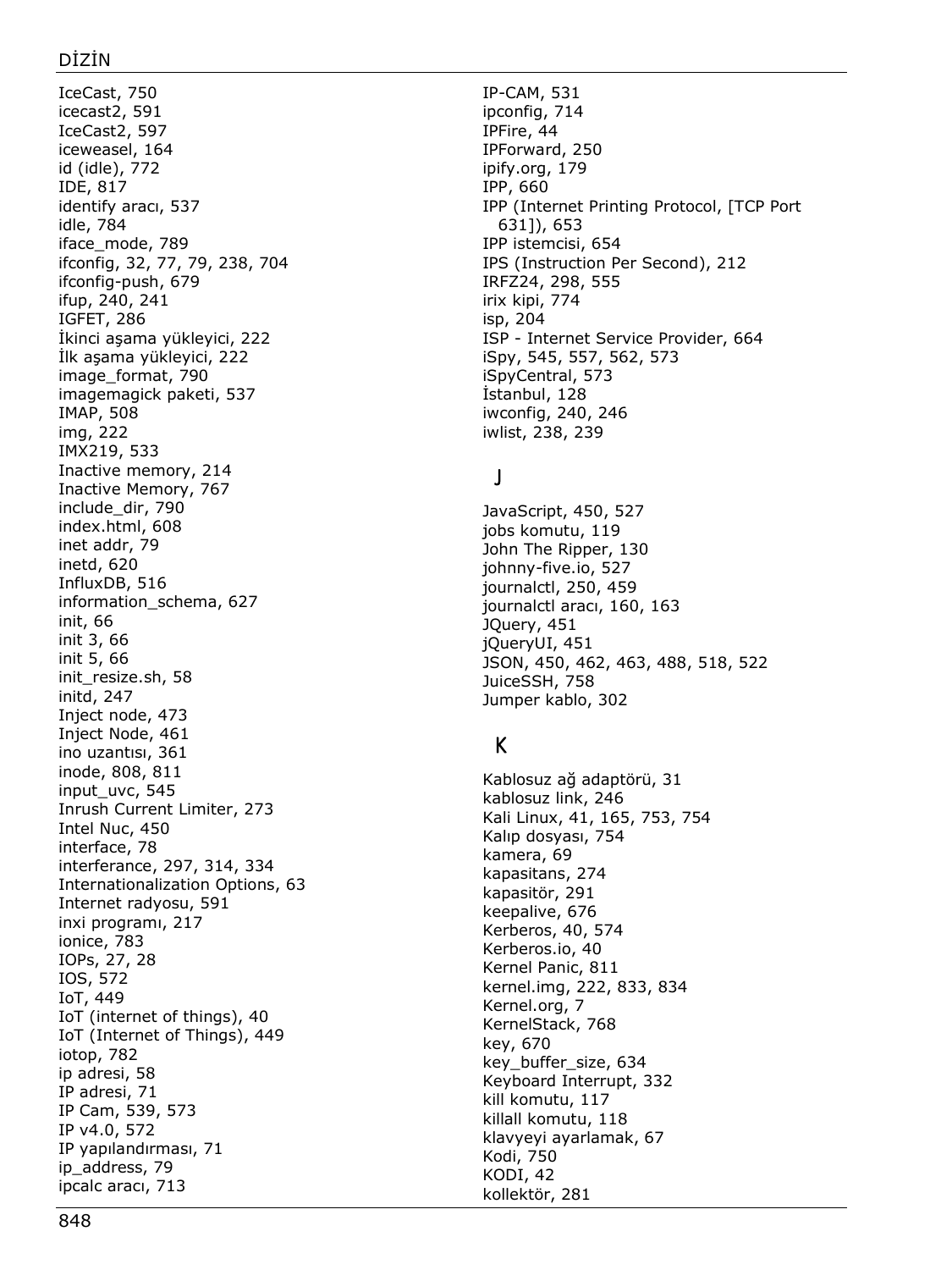kompozit jak, 194 komut arayüzü, 95 Komut kabuğu, 95 komut satırı, 100 kondansatör, 290 koruma diyodu, 278 Kuplaj kondansatörü, 292

## L

L2 cache, 222 lame, 582 LAME (Mp3), 582 LAN çipi, 194 LAN9514, 23, 198 Language, 67 LCD ekran, 346 LDR, 272, 393 LDR (Light Depended Resistor), 280 LED diyot, 278 level, 485 level shifter, 380 lib/, 94 Libre Office, xii LibreELEC, 42 Libreoffice, 809 LINFO (Linux Information Project), 134 links, 757 Linus Torvalds, 8 Linus Torwalds, 144 Linutop, 42 Linux, 6, 8, 9 Linux çekirdeği, 8 Linux File Systems for Windows, 168 Linux Kullanıcıları Derneği, 11 Linux Vakfı, 7 LiR2032, 396 Listen, 658 Lityum bataryalar, 21 lityum ion, 226 LKD, 10 ln komutu, 107 LNK ledi, 223 Load average, 778 Load-in Time, 822 local echo, 356 local enable, 622 local\_root, 622 local\_umask, 622 locale aracı, 650 localfilesystem, 472 Localisation, 67 locate komutu, 113 locate motion mode, 547, 553 locate\_motion\_style, 547, 553 location, 617 log level, 650 log\_buf\_len, 829 log\_error, 634, 635

log\_level, 829 log\_target, 829 logger, 155 logging, 484 logic level convertor, 355 LogLevel, 658 logwatch, 827 lojik analizör, 438 lojik seviye dönüştürücü, 363 long-query-time, 635 loopback, 356 lpadmin, 654 lpadmin (line printers administrators), 654 LPDDR (Low Power) RAM, 199 LPDDR2 SDRAM, 199 lpstat, 661 ls komutu, 100 lsb\_release aracı, 143 lsblk, 176, 177, 807 lsblk komutu, 120, 215 lscpu, 212 lshw aracı, 217 lsmod, 381, 403 lsof, 780 lsusb, 32, 178, 199, 239, 661 *lsusb aracı*, 239 lsusb komutu, 214, 363 luvcview, 541, 543 lux sensör, 384 LXDE, 38

## M

MAC, 78, 703, 704 MAC adresi, 714 MAC Spoofing, 704 MacOS, 665 magic packet, 714 Magnetic Force Microscopy, 737 mail user agent, 701 mailhub, 702 man, 91 man komutu, 132 Managed, 243 manpath komutu, 133 manual, 113 manuals, 132 Mapped, 768 mariadb, 513, 516, 629 MariaDB, 513, 626 Masaüstüne uzaktan bağlanmak, 181 Masked service, 161 MASQUERADE, 250 Master, 243 Max Temperature, 819 max\_allowed\_packet, 634 max\_historic\_years, 789 max movie time, 548, 553 MAX232, 351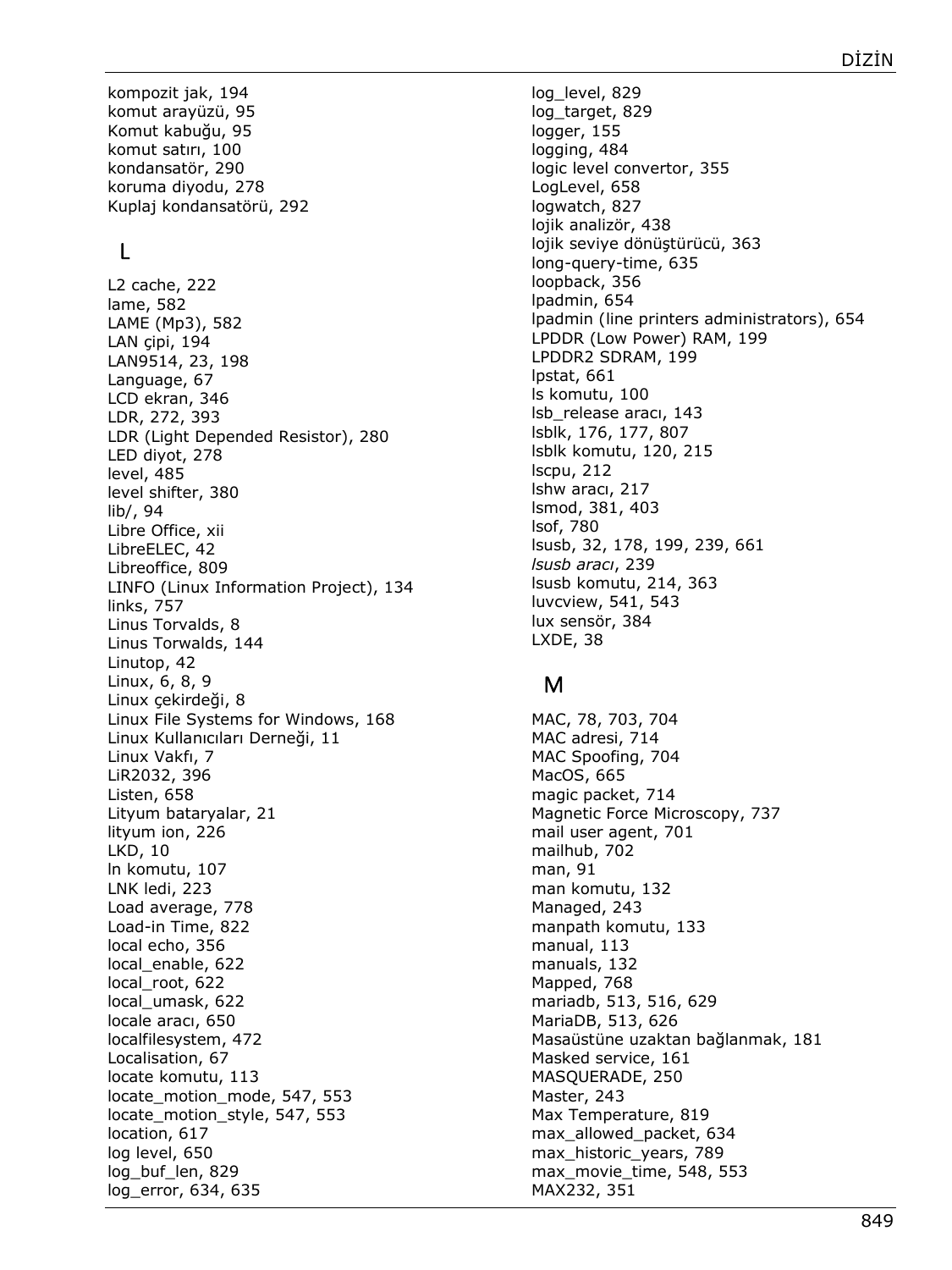maxcpus, 230 MCU (mikrokontrolör), 175 MD5, 171 md5sum, 171 mDNS, 72 meminfo, 213, 214 memory leak, 765 memory release, 766 memory-block, 799 memory-oper, 799 memtester programı, 800 *MemTotal*, 213, 767 Mesh, 243 metrics, 485 micro sd kart, 26 micro usb, 23 Midnight Commander programı, 145 mikrodenetleyici, 27 MineOS, 750 Minibian dağıtımı, 38 minicom, 356, 371 minimum\_motion\_frames, 548 MiniTool Partition Wizard, 174 MIPI (Mobile Industry Processor Interface), 200 MIPI Clock negative [MCN], 534 MIPI Clock Positive [MCP], 534 MISO, 401 MISO (Master In Slave Out), 400 MITM, 669, 704 mjpeg, 552 MJPEG, 544, 561 mjpeg\_streamer, 544, 554 mjpegstreamer, 554 mjpeg-streamer, 572 MJPG, 207 mkdir komut, 102 mke2fs, 812 Mkfs, 177 mkfs.ext4, 177 mkfs.ntfs, 176, 177 Mlocked, 767 MMAL (Multimedia Abstraction Layer), 565 MMAL servisi, 565 mmc, 215 mmcblk0, 215 mmcblk0p1, 215 mmcblk0p2, 215 mmin, 112 mod, 122 Modified Indicator, 461 Monitor kipi, 243 monitorix multihost, 792 MonitorX, 787 monthly, 793 MoPi, 33 moserial, 373 MOSFET, 283, 298 MOSI, 401

MOSI (Master Out Slave In), 400 motion, 546 MotionEyeOS, 44, 563 mount, 170, 177, 648, 732, 834 mount komutu, 119 mountPoint, 595 mp3, 600 MP3, 582 MPEG2, 197 MPEG-2 codec, 748 MPEG-4, 539 MPG2, 207 MPG4, 207 mplayer, 591 msg nesnesi, 475 msg.error, 486 msg.req, 475 msg.res, 475 mtime, 112 MtPutty, 746 multi tasking, 345 multihost, 792 multimetre, 267 multiplexer, 318 Multitail, 737 multitasking, 435 multi-tasking, 435 multi-threading, 618 Murmur, 750 Mustache, 481 mv komutu, 106 mW - mili watt, 245 MXL7704 regülatörü, 194 MySQL, 626 mysqldump, 635

## N

nameserver, 81 NAND bellek, 221 NAS, 184, 752 NAS (Network Attached Storage), 184 NAT, 247, 571 NC (not-connected), 342 ncdu (NCurses Disk Usage), 808 NEMS, 43 Nesnelerin İnterneti, 449 *net use*, 652 netcam\_keepalive, 547 netcam\_url, 546, 553 netcam\_userpass, 546 netdiscover, 73 netmask, 58 netstat, 594, 627, 667 Network Boot, 68 Network Manager, 754 Network settings, 70 NetworkManager.conf, 754 NextCloud, 750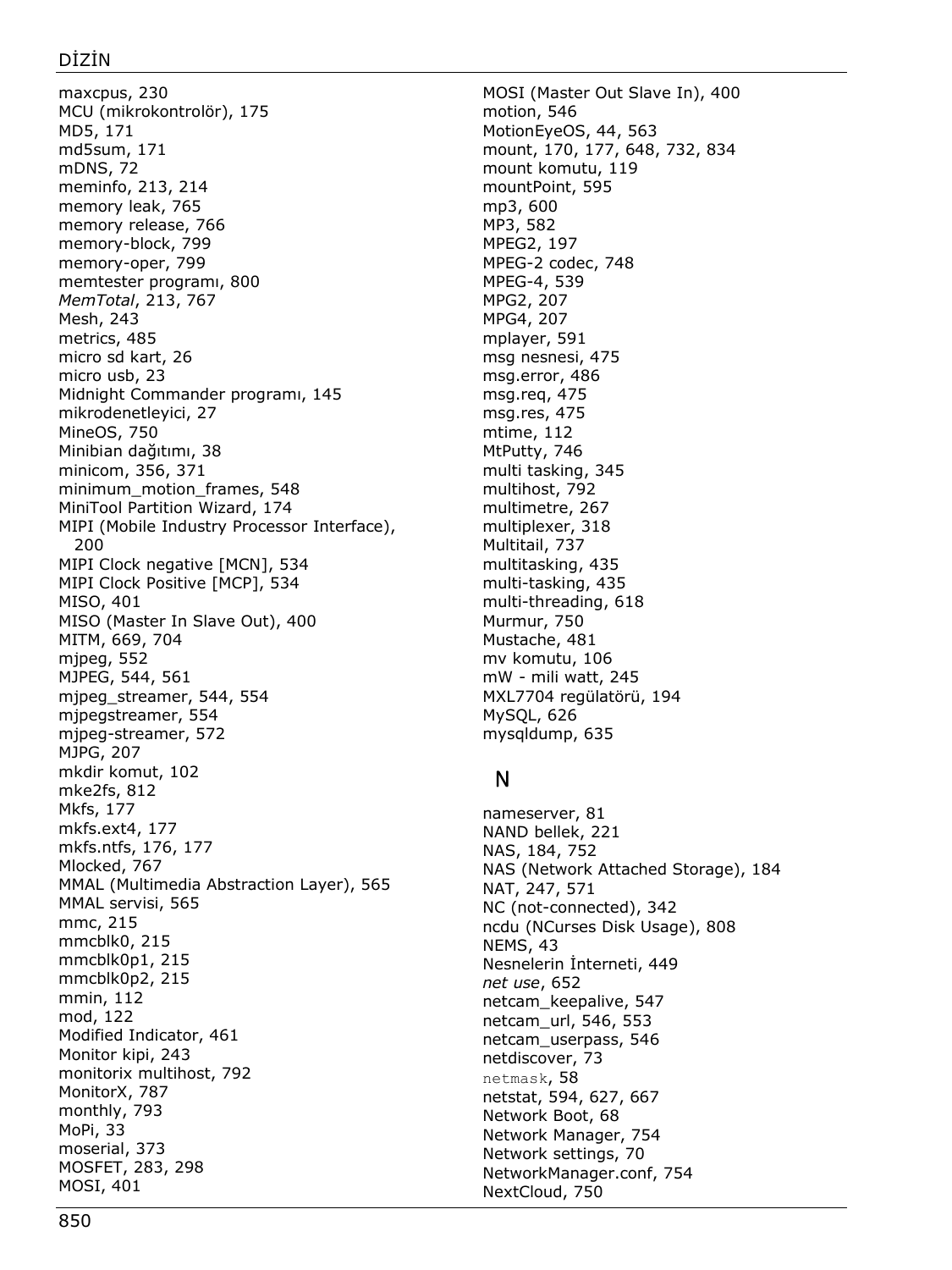NFS, 188, 557 NFS\_Unstable, 768 Nginx, 614 Nginx Web Sunucusu, 614 nginx.conf, 618 ni (niced), 772 NICE, 773 nmap, 619 nmbd, 640, 650 nmp, 455 no clobber, 106 nobind, 669 node.error, 487 node.js, 490 Node.js, 450 NodeJS, 482, 527 nodered, 485 Node-RED, 449, 482 node-red-admin, 455 node-red-contrib-dht-sensor, 510 node-red-contrib-os, 516 node-red-dashboard, 465 node-red-log, 454, 456, 459, 474, 477, 483, 484 node-red-node-mysql, 514 node-red-node-openweathermap, 519 node-red-pi, 452 NoIR Camera, 532 noise, 334 Nokia 7380, 533 non-blocking, 450 NOOBS, 49, 52, 721, 726 NOOBS LITE, 721, 724 NOPASSWD, 127 North Bridge, 439 npm, 462 NPN transistör, 281 nslookup, 694 NT\_STATUS\_ACCESS\_DENIED, 650 NT\_STATUS\_LOGON\_FAILURE, 646 NT\_STATUS\_NO\_SUCH\_USER, 650 NTC, 272 NTFS, 730 ntfs-3g, 177 NTP, 67, 129, 756 NTP (Network Time Protocol), 396 NTP protokolü, 399 NTSC, 725 null, 475

## O

Offline data collection, 819 Offline data collection status, 819 Offline Uncorrectable, 822 OGG, 582 oggenc, 582 Ohm, 267 OHM, 263, 272

ölçeklenebilir CPU frekansı, 212 OmniVision OV5647, 532 OMX ortam yürütücüsü, 748 omxplayer, 535, 539 OMXPlayer, 208 on the fly, 727 on\_area\_detected, 550 on\_camera\_lost, 550 on\_event\_end, 550 on\_event\_start, 550, 555, 556 on\_motion\_detected, 548, 550 on\_movi\_end, 550 on\_movie\_start, 550 on\_picture\_save, 550 Online Port Scanner, 706 Open drain, 283 open-collector, 282 OpenGL-ES 1.1/2.0, 197 OpenMediaVault, 184 OpenVG 1.1, 197 OpenVPN, 665, 672, 691, 750 OpenVPN Connect, 672 openweathermap.org, 518 OpenWrt, 43 optokuplör, 296 others, 120 OTP, 203 OTP (One Time Programmable), 205 OTP (One Time Programming), 221 Oturum açma türünü ayarlamak, 68 output\_pictures, 552 OV5647, 533 Overclocking (hız aşırtma), 212 Overscan, 68 ownCloud, 750 Owncloud, 753 owner, 120 öz yazılım, 175 özel anahtar (private key), 711 özgür yazılım, 8

### P

P1 header, 23 P1 konnektörü, 311 PageTables, 768 Pal, 725 Pardus, 39 Pardus ARM, 39 parola, 68 parted aracı, 216 passdb, 650 passwd, 61, 834 passwd komutu, 131 PATH, 113 payload, 470 PCA9685, 419 PCA9685 PWM sürücü, 434 PCB, 219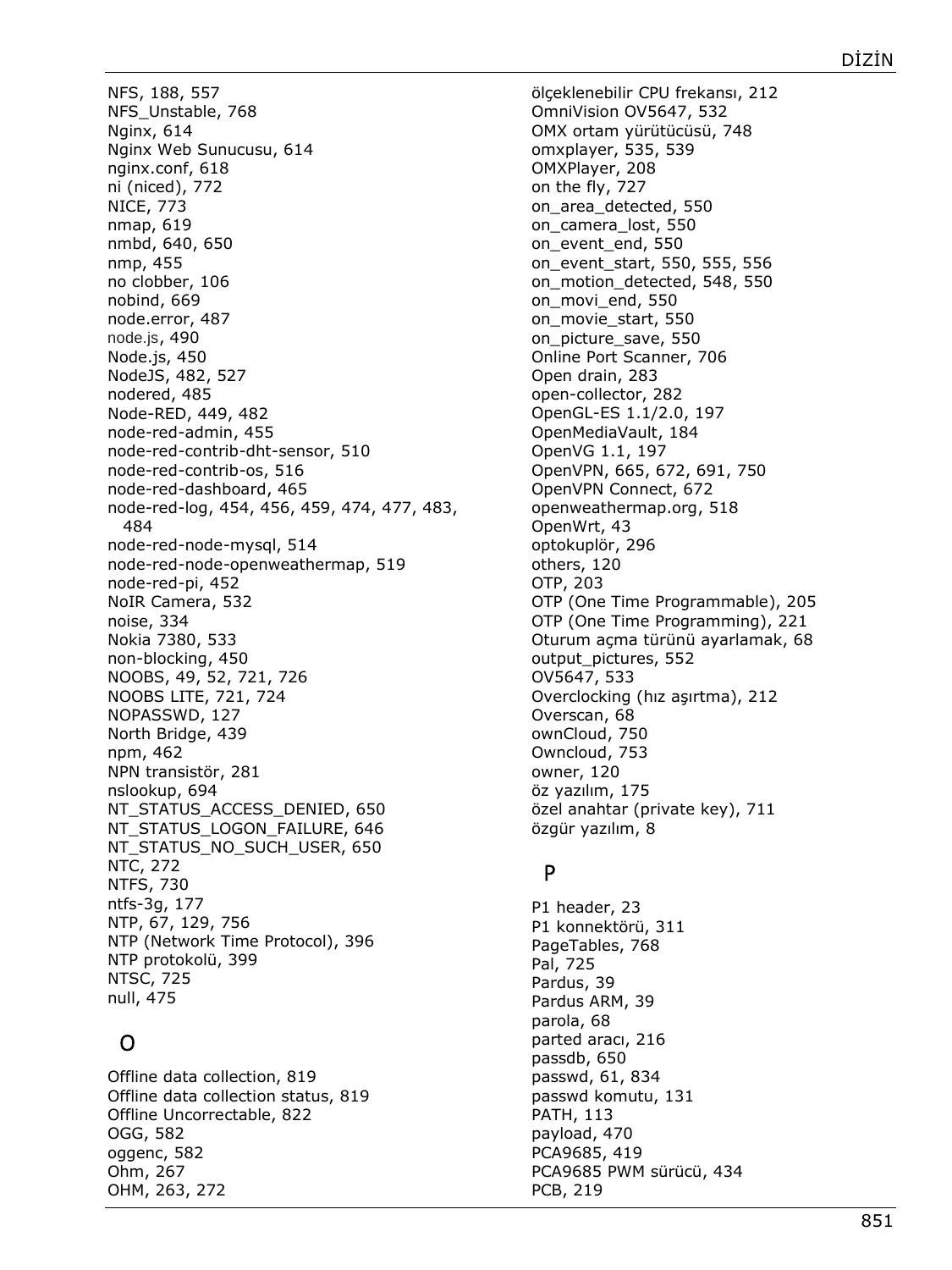PCF8574, 388 PCF8574A, 388 PCIe veriyolu, 203 pdbedit, 651 PDIP kılıf, 440 penguen, 8 performance\_schema, 627 permission denied, 126 Permission denied, 110 permissions-calculator.org, 123 persist-key, 669 persist-tun, 669 pfs (PWM frequency set, 424 PHP, 348, 373, 611, 617, 680 php.ini, 612 PHP-FPM, 617 phpinfo(), 618 phpMyAdmin, 635, 636 phy0, 33 PI POWER ESTIMATOR Uygulaması, 225 Pi SD Card Imager, 52 PiBakery, 54 PIC, 346 picocom, 371 picture\_type, 552 PID, 116, 772 Pidora, 39 pieeprom.sig, 831 pieeprom.upd, 831 PiFmRds, 599 pigpio, 69, 426 PIGPIO\_ADDR, 426 pigpiod, 69, 421, 424, 426 pigs komutu, 426 Pi-hole, 692 PIM (Personal Iterations Multiplier), 730 ping, 60, 72, 80, 239 pinout, 317 pinout.xyz, 317 PiPoint, 44 PIR sensörü, 555 Piscope, 438 pitch, 586 pivpn, 663, 666 PiVPN, 750 PIXEL, 64, 66 Pixel Dubling, 68 pix-icons, 66 pix-plym-splash, 66 pkill komutu, 118 plink.exe, 589 PNP transistör, 281 PoE, 195 PoE (Power over Ethernet), 23 POP3, 508 port, 633 port forwarding, 665 POST (Power on Self Test), 439 potansiyel fark (volt), 261

power bank, 227 Power Bank ile beslemek, 225 Power Led, 223, 833 POWER Led, 234 Power On Hours, 819, 821 powercfg, 715 Power-Off Retract Count, 821 power-on, 439 PPD, 662 PPD (PostScript Printer Description), 662 PPD File, 657 Predictable Network Interfaces Names, 78 pressure, 520 print spooler, 653 PRIO, 783 Private Addresses, 249 Proant, 201 Proant PCB anteni, 201 Process PRIORITY (PRI), 772 Process States, 773 ProFTP, 752 ProFTPD, 619 proftpd.conf, 621 Program Service Name, 600 program\_gpio\_bootmode, 221 Prometheus, 516 Promiscuous, 243 prompt işareti, 96 Proteus Suite, xii prototip tahtası, 301 ps (process status) komutu, 116 PSU noise reduction, 751 PTC, 272 public\_html, 609 pull-down, 315, 318 PULLDOWN, 496 pull-up, 283, 315, 318 Pull-up, 498 purge, 148 push block-outside-dns, 675 push dhcp-option, 675 putty, 373 PuTTy, 75, 379 PW\_ON, 439 pwd komutu, 103 pwgen, 700 pwm, 204 PWM, 35, 314, 412, 598 PWM (DMA), 420, 426 PWM (Pulse Width Modulation), 412 pwm (wiringPi), 437 PWM (yazılımsal), 436 PWM devresi, 414 PWM.1, 415 PWM\_MODE\_BAL, 420 PWM\_MODE\_MS, 420 pwm0, 416 *PWM0*, 417 pwm1, 416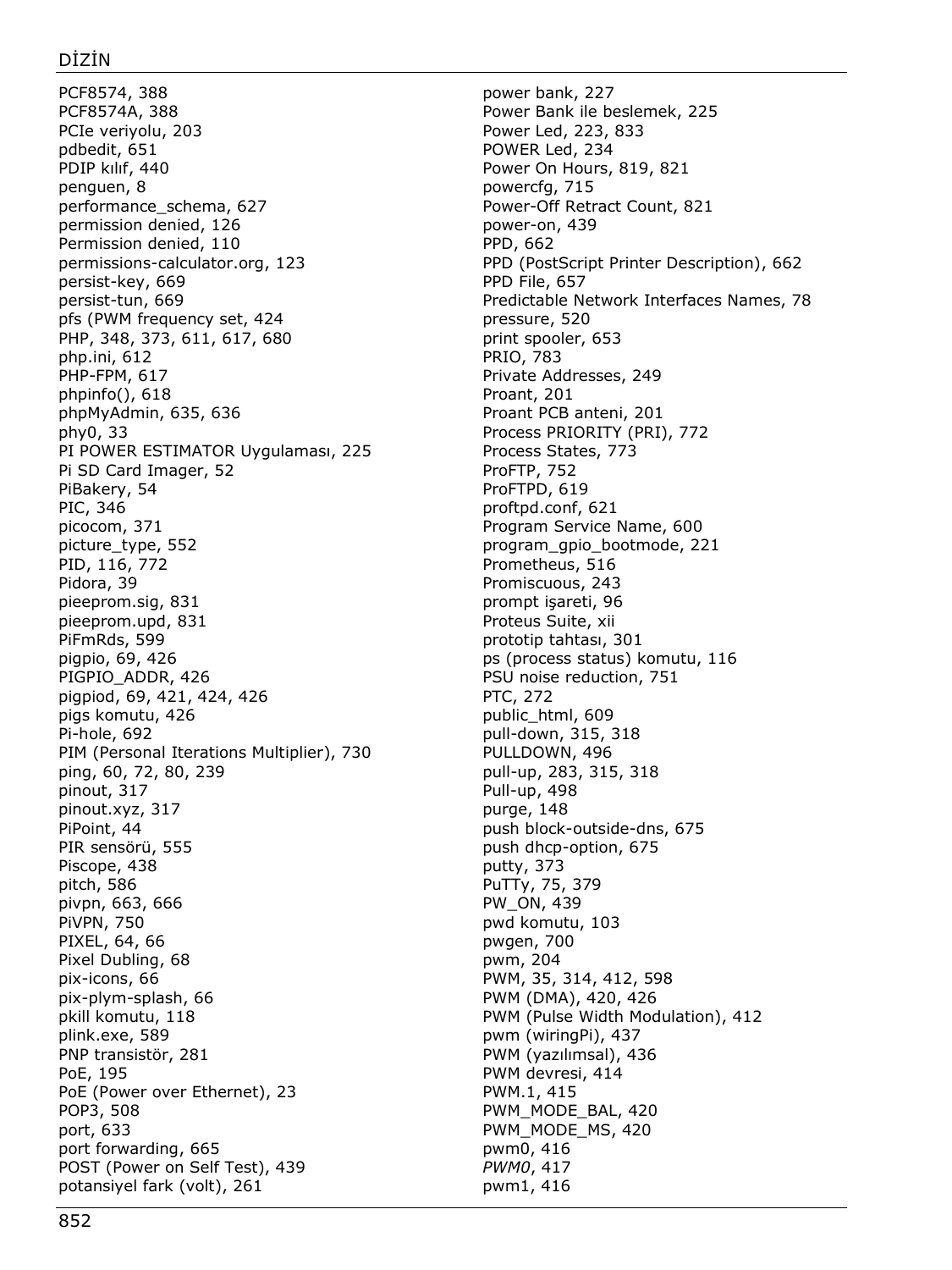*PWM1*, 417 PWR Led, 223, 834 python3-sense-emu, 66 python-sense-emu, 66

# Q

Qt, 65 quality, 552, 595 Quality, 246 query\_cache\_limit, 634

# R

r izni, 101 Radio Text, 600 radyo vericisi, 598 Rainbow Table, 130 RAM, 765 RAM başarım sınaması, 799 Rasbian, 93 RaspAP, 687 raspap-webgui, 686 Raspberry Pi, 3 Raspberry Pi 3B+, 193, 199 Raspberry Pi Camera V2, 532 Raspberry Pi Compute Modul (CM), 15 **Raspberry Pi Imager**, 51, 57 Raspberry Pi Model A, 11 Raspberry Pi Model B, 12 Raspberry Pi Vakfı, 5, 51 Raspberry Pi Zero, 14, 57, 769 Raspberry Pi Zero W, 531, 570 Raspberry Pi'ın beslenmesi, 23 Raspberry Vakfı, 38 raspberrypi-artwork, 66 raspberrypi-bootloader, 66 raspberrypi-ui-mods, 66 Raspbian, 38, 51, 143 Raspbian Lite, 57, 64 Raspbian Pixel, 60 raspi-config, 61, 77, 128, 205, 212, 219, 238, 370, 377, 650 raspistill, 535, 538 Raspistill, 535 raspivid, 535, 539 rc.local, 179 rcconf, 86 rc-gui, 66 rdesktop, 183 RDP protokolü, 182 RDS, 600 real time, 362 Real Time, 345 Real VNC, 183 Reallocated Sectors Count, 821 Reallocation Event Count, 822 real-time, 401, 784 RealtimePi, 43

reboot, 62 reconnect, 594 recovery.bin, 831 recovery.cmdline, 726 recursive, 106 RedBot, 501 redbox, 547 redcross, 547 redirect-gateway, 676 redüktör, 431 refresh\_rate, 789 Register Select, 328 ReiserFS/4, 168 relay, 295 remote GPIO, 69 remote host list, 792 remote-cert-tls, 669 remotegroup\_desc, 792 remotegroups\_list, 792 remotehost\_desc, 792 remotehost\_list, 792 rename, 106 Repeater, 243 replaces, 149 repo, 82 RES memory, 773 rescue (kurtarma kipi), 159 resistör, 272 resolv.conf, 81, 82 resolv-retry infinite, 668 RetroPie, 40 reverb, 586 Revoked, 677 *rfkill komutu*, 238 Richard Stallman, 10 RISC OS, 346 RiscOS, 39 rm, 735 rm (remove) komutu, 107 röle, 295 röle sürücü kartı, 296 ROLE\_STANDALONE, 651 ROM, 439 root, 638 root directory, 93 root kullanıcısı, 120 RootLogin, 621 route, 79, 81, 178 *route komutu*, 81 router, 70, 80 Router, 713 routers, 79 routing, 571 RPCWI (RPi Cam Web Interface), 559 RPCWI servisi, 539 rpd-wallpaper, 66 RPi Cam Control, 750 rpi-chromium-mods, 66 rpi-eeprom, 831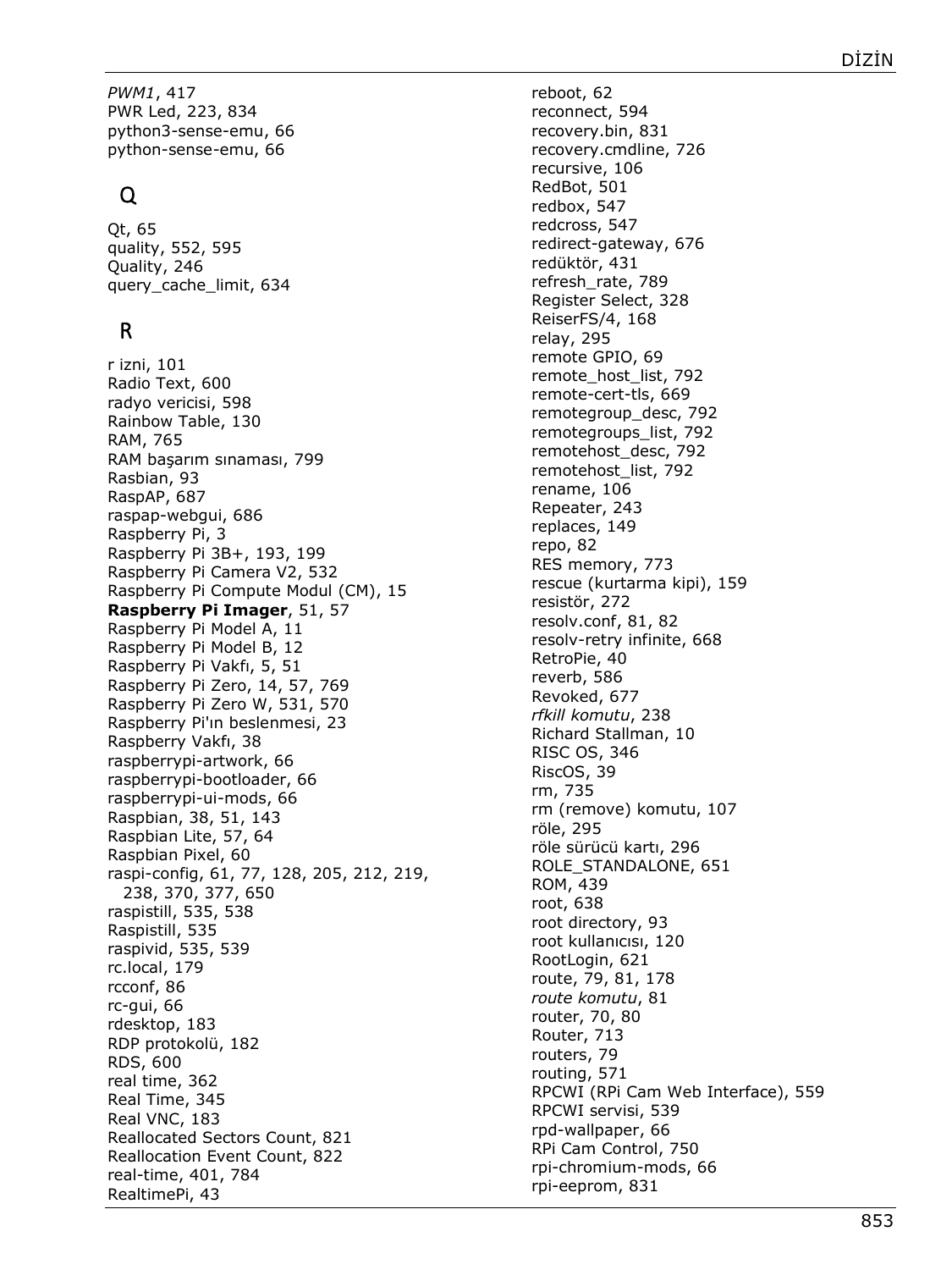rpi-eeprom-update, 831 RPI-Monitor, 785 *rpimonitord*, 786 rpi-update, 222, 830 rpm2cpi, 662 RS232, 69, 380 RS-232, 352 RS-232 protokolü, 352 RS232-to-USB, 376 RS232-USB, 313, 364 RS-422, 352 RS-485, 352 rsync, 753 RT8088AWSC, 221 runlevel 5, 66 running process, 771 RV, 208 RxD, 376

# S

S.M.A.R.T, 817 S.M.A.R.T selftest, 823 saat frekansı, 230 Saat modülü (RTC), 396 Sabit IP, 80 safe mode, 834 Samba, 557, 564, 639 SAMBA, 188, 619 Samba günlük dosyası, 649 samba-common-bin, 645 Samm Teknoloji, 17 sample rate, 423 sampleRate, 595 Samsung Artik, 450 SarPi Linux, 42 SATA, 817 scheduler, 653 Schottky diyot, 228 SCL, 384, 387 SCL(Serial Clock), 380 SCL0, 534 scp (secure copy) komutu, 115 script, 99 scrot ile ekran görüntüsü yakalamak, 749 SCSI, 817 SD Card Copier, 165 SD kart, 59, 216, 765, 795 sd kart okuyucu, 28 SD1, 221 SD2, 221 sda, 175 SDA, 384, 387 SDA (Serial Data), 380 SDA0, 534 sda1, 175 sdbench, 795 sdcard.org, 26 SDFormatter, 722

SDR, 601 SDR (Software Defined Radio), 598 SDRAM, 202 sdram\_c, 205 sdram\_i, 205 sdram\_p, 205 Seamless Tunnel, 673 Secure Shell, 75 sektör, 216 selenium, 525 Self-test execution status, 819 Sendmail, 701 SEO, 757 Serial EEPROM, 443 Serial-To-USB, 376 server, 595 ServerNam*e*, 611 service, 85 service unit, 156 servo motor, 35, 419, 431 servo motor (SG90), 431 Servo PWM Pi, 35 sessionExpiryTime, 456 settings.js, 472, 477, 483, 484 setup\_mode, 547, 553 setwebhook, 503 seviye kaydırıcı, 380 sFTP, 619 SFTP (SSH File Transfer Protocol) protokolü, 87 sh, 834 SHA1, 171 SHA-128, 171 sha1sum, 171 SHA2, 171 SHA256, 831 SHA-256, 171, 722 sha256sum, 171 SHA-512, 171 sha512sum, 171 shared memory, 766 shift register, 405, 410 Shmem, 768 shortcut, 108 show\_gaps, 789 showpkg, 149 SHR memory, 773 Shread, 735 shutter speed, 536 si (software interrupt), 772 Siemens SIMATIC IOT, 450 SIGKILL, 773 SIGKILL sinyali, 118 SIGTERM sinyali, 117 SIGUSR1 sinyali, 118 SIGUSR2 sinyali, 118 silentinstall, 726 Sistemin yük durumu, 771 Slab, 768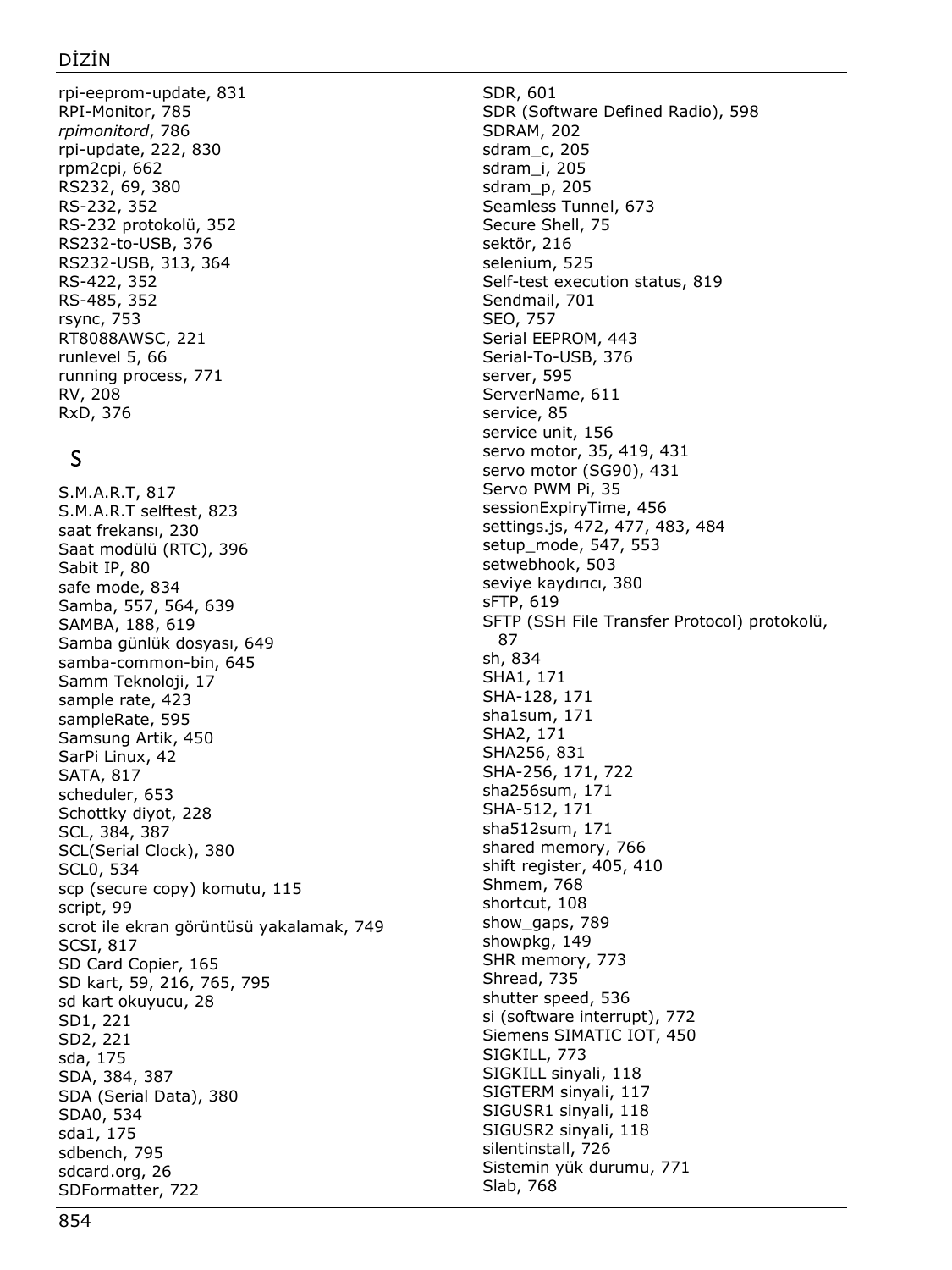sleeping process, 771 SLEW (slew rate), 334 slow-query-log, 634 slow-query-log-file, 635, 636 SMART short scan, 822 smartctl, 825 smartmontools, 817 SMB, 639 smb modu, 645 smb protokolü, 645 smb.conf, 640, 641, 649, 651 smbclient, 645, 649 smbd, 650 smbpasswd, 641, 643 smbstatus, 646 smbtree, 647 smbus, 385 SMD, 294 SMD (Surface Mound Device), 273 SMPlayer ortam yürütücüsü, 748 SMPS (Switch Mode Power Supply), 261 SMSC9512, 232 SMSC9512 ethernet controller, 198 SMSC9514, 231 SMTP, 508 SMTP (Simple Mail Transfer Protocol), 701 smtp\_hostname, 793 SoC, 222, 351, 830 SoC (System on Chip), 195 softPwmCreate, 437 SOIC kılıf, 440 solaris kipi, 774 Sony IMX219, 532 source code, 113 source-password, 593 sources.list, 145 sout, 540 sox, 600 SoX (Sound eXchange), 584 sox.exe, 589 speaker-test, 581 SPI, 69, 222, 313, 335, 402, 439 SPI (Serial Peripheral Interface), 399 SPI arabirimi, 221 SPI Buffer, 403 SPI CLK, 407 SPI\_MISO, 403 SPI\_MOSI, 403 SPI0.0, 404 spidev.bufsiz, 404 Spin Retry Count, 821 Spin Up Time, 821 Spin\_Retry\_Count, 819 Splash screen, 68 SQL, 514 SReclaimable, 768 SSH, 60, 61, 69, 71, 75, 115, 313, 564, 588, 711 ssh-copy-id, 712

ssh-keygen, 711 SSID, 238, 248 SSR (Solid State Relays), 299 st (steal time), 772 standalone server, 620 start.elf, 222, 833 Static service, 161 statik elektrik, 304 status node, 489 status-version, 676 STCP, 407 stderr, 97, 156 stdin, 97, 156, 540, 583 stdout, 97, 156, 583, 816 sticky, 121, 123 sticky bit, 124 Stopped process, 771 storage osilaskop, 439 strace, 780 stream, 97 stream\_auth\_method, 548, 557 stream\_authentication, 548, 553 stream\_localhost, 547, 553 stream\_maxrate, 547, 553 stream\_motion, 547 stream\_port, 547, 553 stream\_quality, 553 strings komutu, 443 stty komutu, 357 su (switch user) komutu, 125 **Sub Flows**, 462 subflows, 462 subversion, 374 sudo (Super User Do) komutu, 126 suid, 111, 121, 123 suid bit, 123 SULOGIN, 815 SUnreclaim, 768 superblock, 811 suspend, 96 SVG, 814 svn aracı, 374 svstat, 181 swap, 766, 768, 772 Swap, 213 Swap (takas alanı), 213 Swap file, 752 SwapCached, 767 Swapfree, 767 SWAPIN, 783 Swaptotal, 767 switch node, 479 sy (system), 772 sync, 768, 834 sync komutu, 214 sysbench, 770, 797 Sysbench programı, 796 sysfs, 322 syslog, 155, 676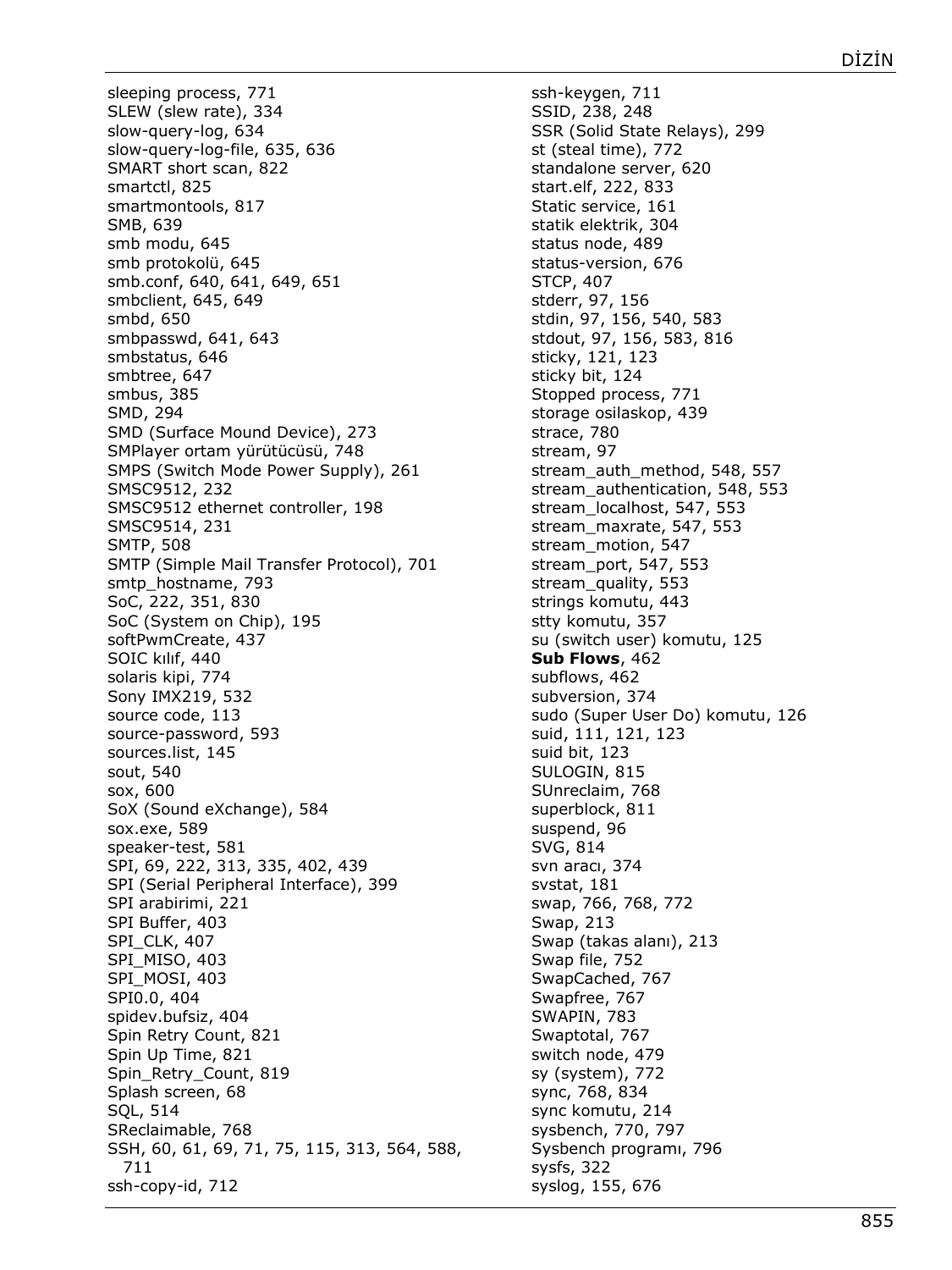#### DİZİN

systemctl, 86, 458 *systemctl daemon -reload*, 164 *systemctl disable*, 163 *systemctl get -default*, 160 *systemctl isolate*, 159 *systemctl list -dependencies*, 162 *systemctl list -unit -files*, 160 *systemctl mask*, 163 *systemctl reboot*, 160 *systemctl reload*, 163 *systemctl restart*, 162 *systemctl set -default*, 160 *systemctl show*, 162 *systemctl start*, 162 systemctl status, 161, 162 *systemctl stop*, 162 *systemctl unmask*, 163 systemd, 828 SystemD, 247, 458 SystemD (System Daemon), 156 systemd wpa\_supplicant, 247 systemd -analyze, 813 systemd -networkd, 247 systemd -timesyncd, 399

# $\top$

tail, 551 tail komutu, 104 tap interface, 668, 670 tar (tape archive komutu, 119 target\_dir, 547, 552, 553 taslak (sketch), 361 TeamViewer, 181 telegram, 500 template node, 481 ters EMK, 297 ters polarma, 277 test pads, 219 testparm, 641, 651 tethering, 178 Text Overlay, 567 text\_double on, 552 text\_left, 552 text\_right, 552 TFTP, 68 Theora, 208 thread\_stack, 634 THRESH, 821 threshold, 548, 553, 586 throttled, 208 TID, 783 timdatectl komutu, 127 TIME, 773 Time sync mode, 752 timedatectl, 128, 396 time -lapse, 543, 559 timelapse video, 538 TimeScaleDB, 516

timestamp, 479 TIMESTAMP, 514 Timezone, 63 Tinkercad, xii TinyRTC, 396, 399 TLS, 665, 702 tls -crypt, 670 tls -version -min, 669 tmpfs, 216, 768 TMPTIME, 815 Tmux, 738 TMUX (Terminal Multiplexer), 738 tmux.conf, 740 token, 502 top, 85, 766, 776, 777 top aracı, 771 top komutu, 214 topic, 476 Topraklama, 305 Tor Hotspot, 750 TorProxy, 691 Torrent, 696, 722 TOTAL DISK READ, 783 TOTAL DISK WRITE, 783 touch komutu, 103 tr\_TR.ISO -8859 -9, 62 tr\_TR.UTF -8, 62 trace, 490 transient state, 300 Transistör, 281 Triple -DES, 116 TTS (Text To Speach), 499 TTY, 116 ttyAMA0, 353 ttyS0, 353, 377 ttyUSB0, 364 tun interface, 668 Tux, 8 TV Hat, 36 TVS diyotu, 24, 195 TVS koruma diyotu, 23 tvservice programı, 218 Two Wire, 444 Tx, Rx, 380 TxD, 376 tyS0, 35 6

### U

uart, 204 UART, 69, 313, 335, 351, 363, 376 UART Buffer, 353 U-boot, 222 Ubuntu MATE, 38 UEFI, 203 UFL konnektör, 202 UFS2, 168 uhubctl aracı, 232 uid, 620, 648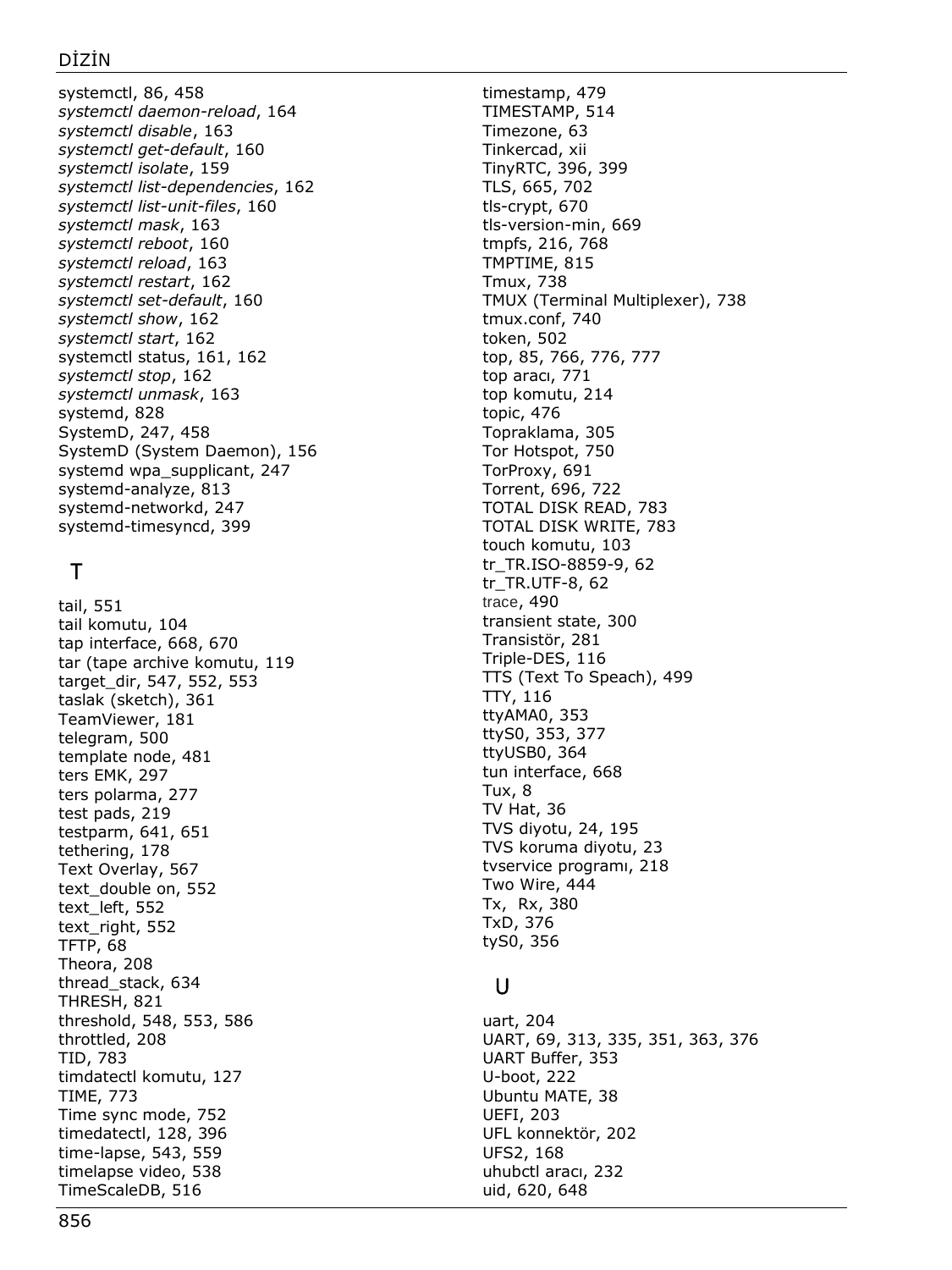uiPort, 457 umount, 168, 648, 734 unallocated, 173 uname aracı, 144 underclocking, 230 Unevictable Memory, 767 Unload Cycle Count, 821 unmount, 119 update, 82 updatedb, 113 updateGravity, 696 updatePihole, 696 update-service, 180, 181 Update-service, 181 upgrade, 83 UPS, 224 uptime, 777 url\_prefix, 793 us (user), 772 USB hub, 20 USB Hub, 193 USB kamera, 200 USB kulaklık, 579 USB mikrofon, 579 USB Tethering, 178 USB Tip A, 20 USB Tip A to Tip B, 20 USB to RS232, 354 USB to Serial, 354 USB web kamerası, 541 usb0, 178 usdev.ru, 175 USE, 632 Used memory, 778 user, 633 user space, 813 user\_sub\_token, 622 useradd komutu, 131 userdel komutu, 131 userdir apache modülü, 609 usermod, 375 UseSTARTTLS, 702 UTC (Coordinated Universal Time), 128 UTF-8, 67, 650 uvcdynctrl, 542 UWP (Universal Windows Platform), 40

## V

v3d, 204 V4L2 (Video for Linux v2), 565 valid user, 642 Varsayılan dili ayarlamak, 67 VC-1 codec, 748 VC-1 decoder, 197 vcd (value changing data), 439 vcdbg (Video Core Debug) aracı, 207 vcgencmd, 203, 204, 205, 206, 207, 832 vcgencmd (video core general command), 830 Vdd, 220 VeraCrypt, 726 verb, 669 VERBOSE, 816 veri yolu, 193 verify-x509-name, 669 vertical flip, 536 Vfat, 170 vgencmd, 209, 535 Vichy VC99, 221 VideoCore, 207 VideoCore IV, 197 videodevice, 546 VIRT memory, 773 visudo, 126 VL805, 831 vl805.bin, 831 vl805.sig, 831 VLC, 597 VLC (VideoLAN) Player, 539 VLC ortam yürütücüsü, 748 VLC Player (Visible Light Communication), 539 VmallocChunk, 768 VmallocTotal, 768 VmallocUsed, 768 VNC, 69 VNC uzak masaüstü protokolü, 183 Volt, 257, 261, 267 Volume, 728 Volumio, 42 Vorbis (OGG), 582 VP6, 208 VP7, 208 VP8, 208 VPN (Virtual Private Network), 663 vsftpd, 621 vsftpd.conf, 621, 622 VX ConnectBot, 758

## W

w izni, 101 W95 FAT32, 170 wa (I/O wait), 772 WAF, 708 Wake on Magic Packet, 714 Wake-on-LAN, 714 watch komutu, 205, 208 Watt, 265 wav, 582 waveaudio, 589 wavemon, 246 Waveshare RPi Camera IR-CUT, 533 web cam, 541 Web sunucu, 750 webcontrol\_authentication, 548